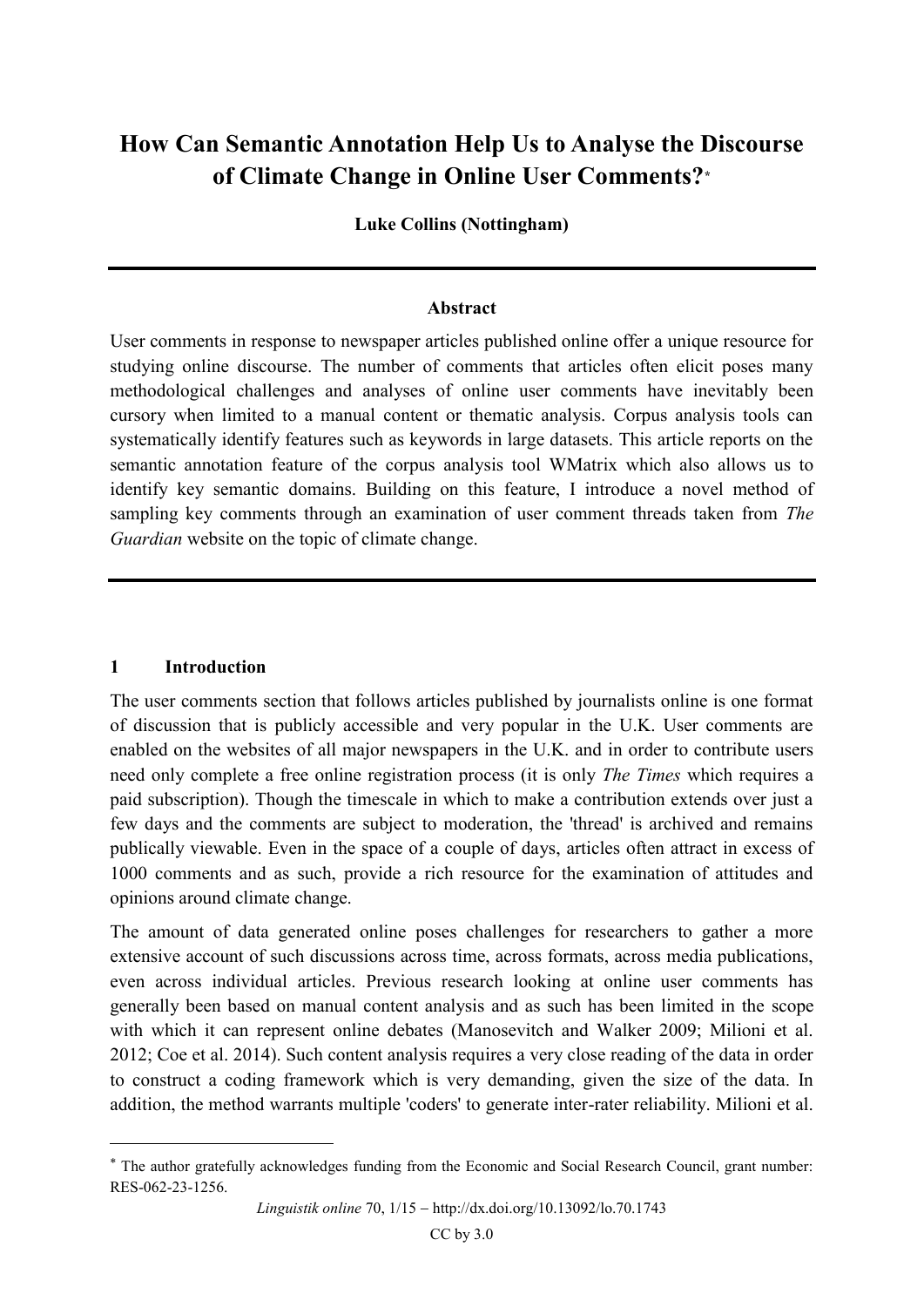(2012: 29) describe a pre-coding pilot of separate data and state that they were limited to a sample of the full dataset they wanted to explore, which has implications for what can be extrapolated about the data set as a whole. Gabrielatos et al. (2012: 171) assert that the examination of electronic web-based texts requires "the development of techniques which can deal with the complexity that such data expose the analyst to".

Due to the size of the available data when examining user comments online it is natural to consider a computer-assisted analysis. Researchers might adopt a 'corpus-based approach' (Tognini-Bonelli, 2001) whereby they look to validate, refute or refine a pre-conceived idea about the dataset. Alternatively, we can use corpus analysis software to take a corpus-driven (Tognini-Bonelli, 2001: 85) or a 'data-driven' approach whereby: "decisions on which linguistic features are important or should be studied are made on the basis of information extracted from the data itself" (Rayson, 2008: 521). This is not to say that this is an entirely inductive approach, since pre-existing ideas about language categorisation must be present in the programming of the software that annotates the data. Annotation is, in itself, a process of adding interpretive, linguistic information to data collected as a corpus (Leech, 1997). In this paper I use the WMatrix corpus analysis tool developed at Lancaster University [\(http://ucrel.lancs.ac.uk/Wmatrix/\)](http://ucrel.lancs.ac.uk/wmatrix/), which offers a predetermined framework that can be applied consistently across data types. Its annotation features are explored below.

# **2 Aims**

In this paper I demonstrate how semantic annotation can offer greater insights into online discourse than conventional keyword analysis. It is hypothesised that because semantic analysis of the data incorporates more individual terms it can provide a more comprehensive account of the key themes of the data compared to individual keyword analysis. Furthermore, building on the semantic annotation function of the corpus analytical software tool WMatrix, I introduce a novel method for identifying key comments within the thread, based on their containing the constituent words of those key semantic categories. This offers a form of sampling that would enable researchers to incorporate more data points into their analysis and examine user comments in more depth. I discuss the implications and limitations of this sampling technique, before considering how researchers might then go on to examine their sample in greater detail.

## **3 Methods**

## **3.1 Data**

*The Guardian* has enabled readers to make comments online since March 2006 (cf. Hermida and Thurman 2008). A search was conducted through *The Guardian* website's archive from 2006 until June 2013 for the term 'climate change'. According to the NRS Digital Print and Digital Data survey, *The Guardian* had the largest readership of what were termed the 'Quality newspapers' (which included *The Daily Telegraph*, *The Times*, *The Independent and The Financial Times*) with 6.4 million visitors each month (cf. [http://www.guardian.co.uk/news/](http://www.guardian.co.uk/news/datablog/2012/sep/12/digital-newspaper-readerships-national-survey?INTCMP=SRCH)

[datablog/2012/sep/12/digital-ewspaper-readerships-national-survey?INTCMP=SRCH,](http://www.guardian.co.uk/news/datablog/2012/sep/12/digital-newspaper-readerships-national-survey?INTCMP=SRCH)

ISSN 1615-3014 accessed April 15, 2015). Though the topic is discussed in alternative terms such as 'global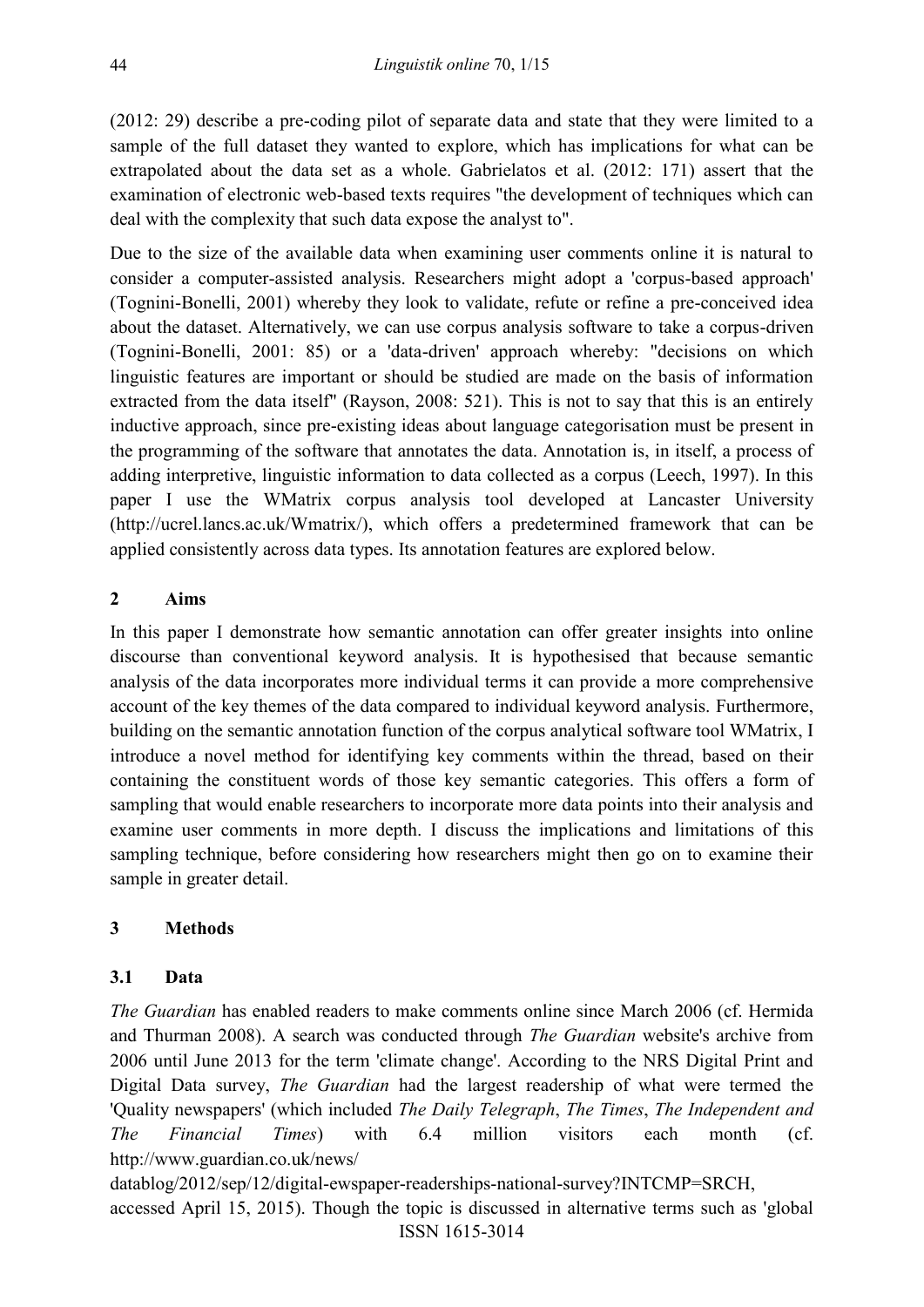warming', 'climate change' was deemed to be more inclusive and a more prevalent term in the debate (cf. [http://guardianlv.com/2014/05/climate-change-a-more-accurate-term-than-global](http://guardianlv.com/2014/05/climate-change-a-more-accurate-term-than-global-warming/)[warming/\)](http://guardianlv.com/2014/05/climate-change-a-more-accurate-term-than-global-warming/). A total of 30 752 articles from *The Guardian* were identified through the search term 'climate change'. The search showed that very few comments were made on articles relating to climate change before 2008. This may indicate some delay in the feature being taken up substantially by the readership or may be because there was originally a limit of 50 comments set for each article. In order to test the semantic annotation function of WMatrix against the largest dataset the articles were sorted according to the greatest number of comments elicited and articles making only a passing reference to, for example, "Chris Huhne, Secretary of State for Energy and Climate Change" were excluded. Thirty-three 'climate change' articles from *The Guardian* website elicited 500+ comments, with the highest being 1679 comments. This demonstrates the depth of information available for conducting a longitudinal, cross-case comparison between articles and between newspapers. The top three ranking articles by number of user comments elicited were identified for analysis. Other researchers might consider alternative criteria such as the date, authorship, or source material in the gathering of their data. The three articles with the highest number of comments taken from *The Guardian* website can be seen in Table 1.

| <b>Title</b> |                                                                                                                                                                                          | Date                                 | <b>Author</b>     | <b>Comments</b> |
|--------------|------------------------------------------------------------------------------------------------------------------------------------------------------------------------------------------|--------------------------------------|-------------------|-----------------|
|              | 1. "That snow outside is what Global warming looks like"<br>(http://www.guardian.co.uk/commentisfree/2010/dec/2<br>$0$ /uk-snow-global-warming?INTCMP=SRCH <sup>1</sup> )                | 20 <sup>th</sup><br>December<br>2010 | George<br>Monbiot | 1679            |
|              | 2. "The climate denial industry is out to dupe the public.<br>And it's working"<br>(http://www.theguardian.com/commentisfree/cif-<br>green/2009/dec/07/climate-change-denial-industry)   | 7 <sup>th</sup><br>December<br>2009  | George<br>Monbiot | 1422            |
| 3.           | "Global warming rigged? Here's the e-mail I'd need to<br>see"<br>(http://www.theguardian.com/commentisfree/cif-<br>green/2009/nov/23/global-warming-leaked-email-<br>climate-scientists) | 23 <sup>rd</sup><br>November<br>2009 | George<br>Monbiot | 1296            |

**Table 1: Highest ranking articles by number of user comments**

Kehoe and Gee (2012) have examined the relationship between articles and their user comments threads, considering whether the threads can operate as an indicator of the 'aboutness' of the original article. Furthermore, most newspapers have dedicated journalists who will publish material on specific topics and it is no surprise to find that the three articles identified here were written by the same author, George Monbiot. Here, there is potential to consider the role of the journalist and of the public (at least those who contribute to comments threads) in shaping the debate and whether the discussions actually relate to the original post or if they are simply another platform to have a broader discussion. This is something that would require close examination over a period of time and an analysis of a particular online community but will not be explored here.

 $\overline{a}$ 

ISSN 1615-3014

<sup>1</sup> Hyperlinks to online articles were last accessed April 15, 2015.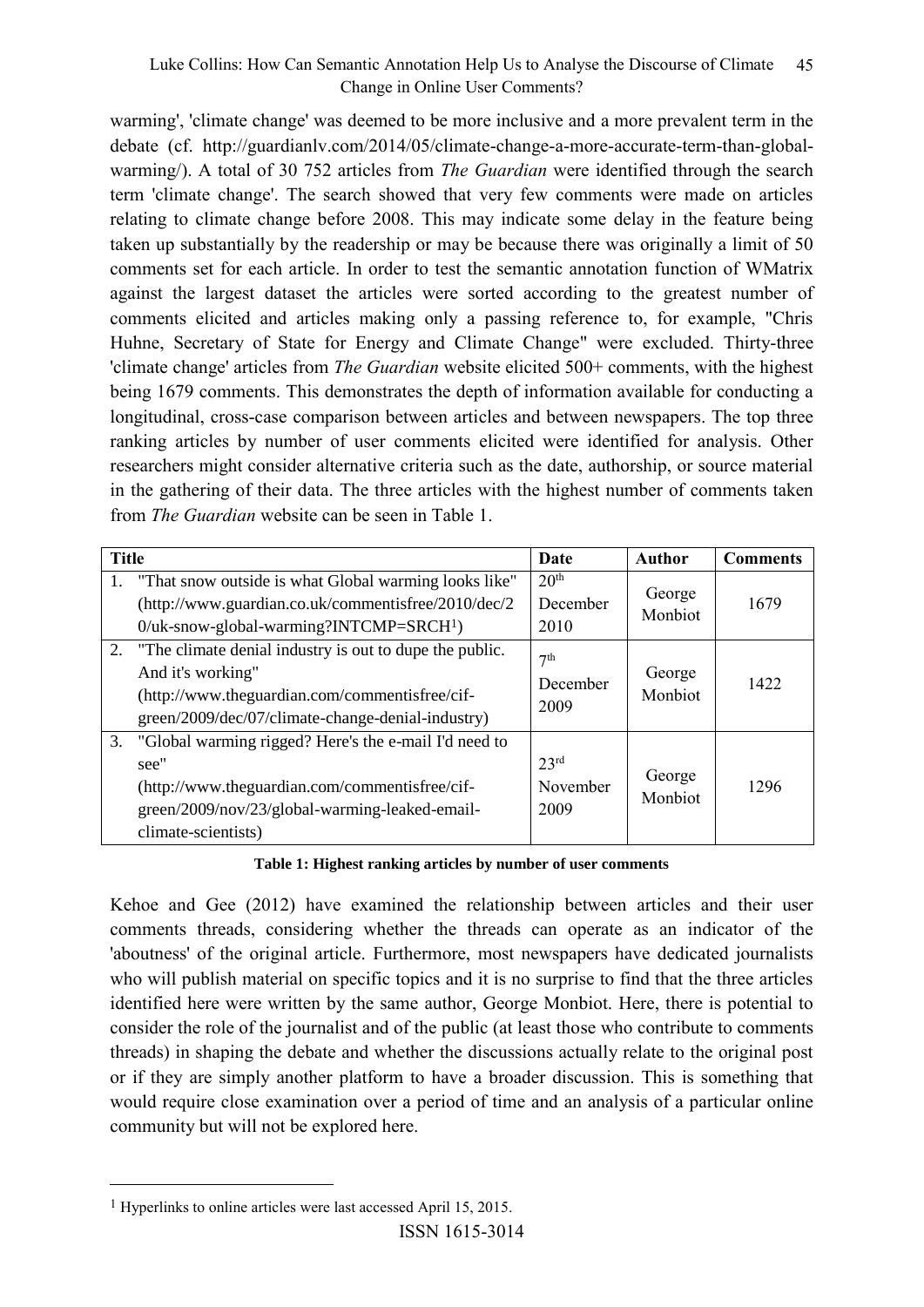From these three articles alone, a total of 4397 comments (approximately 484 000 words) was extracted. With the first of these articles, the first comment was submitted 5 minutes after the article was posted and the final comment was submitted nearly three full days afterwards. It would appear that soon after this the comments section was closed by the moderator. Based on the comments sections from the other articles, this seems to be a fairly typical timeframe in which users are given the opportunity to contribute. Some comments were removed by a moderator (95; 80; and 121 respectively), which on *The Guardian* website is identified with a standard message that also incorporates a link to the site's community standards [\(http://www.guardian.co.uk/community-standards\)](http://www.guardian.co.uk/community-standards) and FAQs [\(http://www.guardian.co.uk/](http://www.guardian.co.uk/community-faqs) [community-faqs,](http://www.guardian.co.uk/community-faqs) both accessed April 15, 2015), but which remain in the thread to indicate when they were posted and who posted them. We must be aware that this can affect our understanding of the public debate as it exists online, with nearly 10% of the comments made in response to the third article removed. This raises the question of the democratic potential of online user comments as a space for open discourse as traditional journalists grapple with maintaining a certain standard of debate in relation to their publication. There is evidence in the remaining comments that users have to consider the practice of moderation not only in what they go on to write but also where they post it, often referring to other blogs or forums with different moderation policies.

#### **3.2 Keyness**

In adopting a corpus- or data-driven approach to determine what is of interest or significant within the data we attempt to capture its 'aboutness' as a matter of frequency (Scott 1999). More commonly, this is referred to as 'keyness', which Baker et al. (2008: 278) define as "the statistically significantly higher frequency of particular words or clusters in the corpus under analysis in comparison with another corpus". In this respect, what is 'key' to a text is determined by recurrent themes, ideas or concepts. This is in contrast to the way in which the term was used in the work of Williams (1983), where 'keywords' were identified as those words with some social, cultural or political significance. In its quantitative sense, 'keyness' is based on relative frequency and as such necessitates a comparison with a 'normal' frequency of words across a stretch of discourse. In corpus analysis this is determined by a reference corpus, which is traditionally a larger dataset suitably matched to the type of discourse under examination. Scott and Tribble (2006) were able to demonstrate that the process of determining keywords in a single dataset is fairly robust, by comparing Romeo and Juliet to various, increasingly obscure reference corpora. However, Culpepper (2009: 35) maintains that "the closer the relationship between the target corpus and the reference corpus, the more likely the resultant keywords will reflect something specific to the target corpus". WMatrix has the British National Corpus (BNC) built in to its software, offering both spoken and written language data as well as a number of subdivisions of this larger corpus determined by the context in which the data was captured (business, education and leisure, for example). The BNC comprises 100 million words used in spoken and written language. The reference corpus used by the WMatrix tool uses a smaller sample of its written data containing 968 267 words. There is no sub-corpus that specifically comprises computer-mediated discourse however and we must have consideration for discourse features that could be determined by this online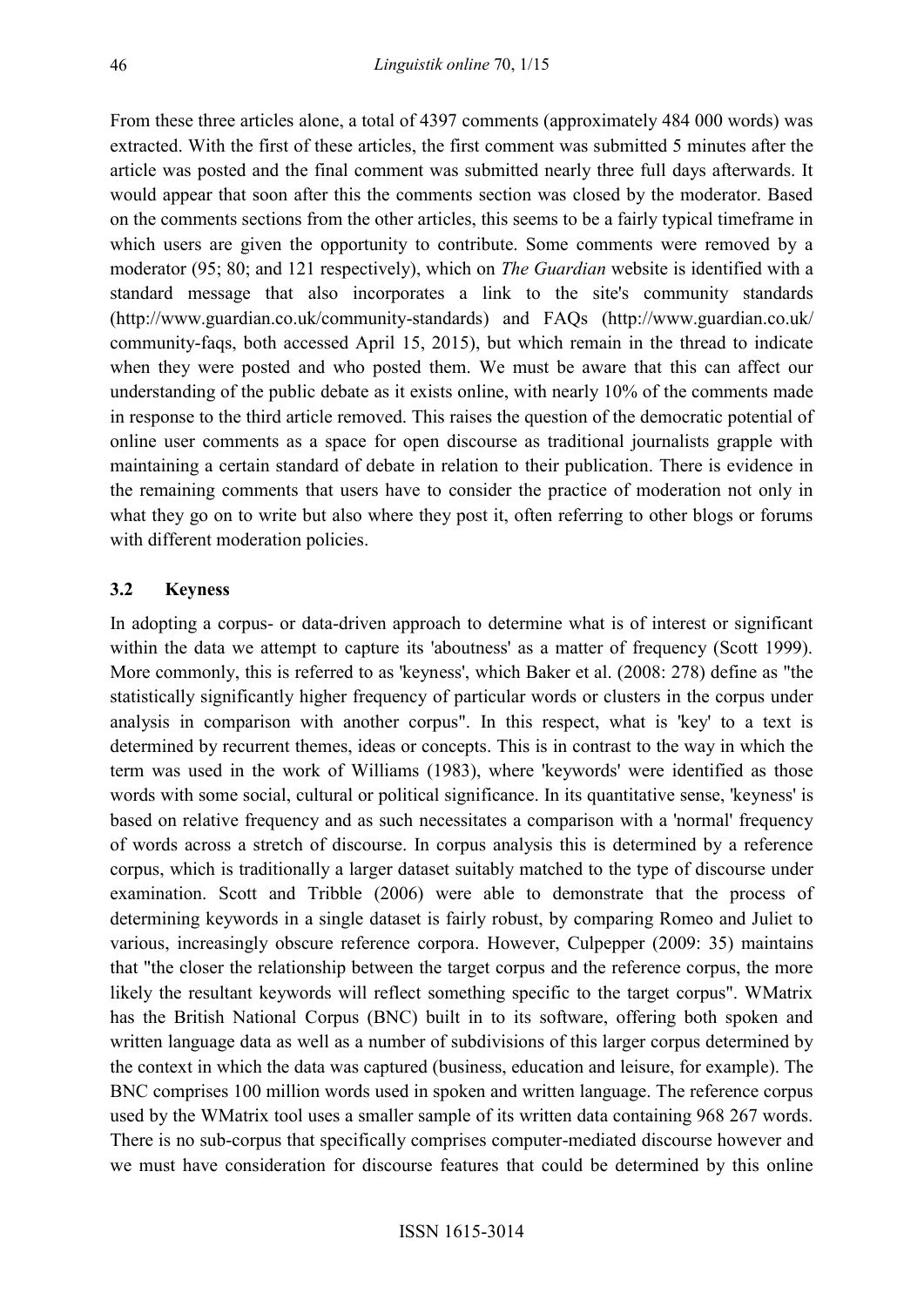format. Since the comments under examination seemed to retain a written style the BNC written sampler was used as the reference corpus.

The default statistical measure for determining keyness in WMatrix is log-likelihood.

There are a number of statistical measures that can be applied to determine keyness, such as Pearson's chi-squared and Fisher's Exact Test, however log-likelihood is the preferred measure (for a more in-depth survey, see Rayson, 2003). Log-likelihood can be thought of as a measure of 'difference'. It is calculated through a contingency table which takes into account the frequency of the word in relation to the total number of words in the corpus and compares those to the corresponding values in a reference corpus (for a full account of the calculation see Rayson 2008). Log-likelihood is presented as a number, the value of which indicates the 'difference' to the reference corpora in that a value of zero indicates a perfect match. A negative value indicates that the word is under-represented in the target corpus and a positive value indicates that the word occurs more often than 'normal'. Furthermore, the higher the value the more significant the difference, with the following critical values:

- A log-likelihood value of 3.84 represents a p-value of  $\leq 0.05$ .
- A log-likelihood value of 6.63 represents a p-value of  $\leq 0.01$ .
- A log-likelihood value of 10.83 represents a p-value of  $\leq 0.001$ .
- A log-likelihood value of 15.13 represents a p-value of <0.0001.

Keywords are generally presented in a frequency table. The critical values provide some justification for setting a cut-off for the number of keywords to investigate, or the researcher can set a specific p-value, as in WordSmith (Scott 2007). What has been observed however, is that although in most scientific disciplines a p-value of 0.05 is more than satisfactory, even at a p-value of 0.001 the researcher is left with a great number of words to investigate (Berber Sardinha 1999). Subsequently, the researcher must rely on alternative means of establishing a cut-off point. Berber Sardinha (1999: 4) suggests extracting a majority, i.e. half the total keywords plus one. This is one of the issues Rayson (2008) cites in support of a semantic category analysis, where there will be fewer items as words are collected in groups. He also argues that this type of grouping would promote low-frequency words that individually might be overlooked, in instances where they belong to a key semantic category. Wilson (1993: 3) remarks upon the limitation of a word-based frequency count in that "people also tend to repeat the same concept within a discourse in somewhat different words through the use of virtual synonyms or the negation of a positive attribute". Thus, if a speaker wanted to testify to the size of something they might use a combination of 'large', 'big' and 'massive', the quantitative effect of which would be lost in a single word frequency table. Though there may be fewer categories, the researcher might still want to consider the constituent words individually. Ultimately, this offers a different kind of keyness and a different representation of the text, as will be seen below.

# **3.3 Keywords in context**

Researchers very rarely comment upon keywords in isolation, but refer to the context in which they occur by looking at concordance lines and considering features such as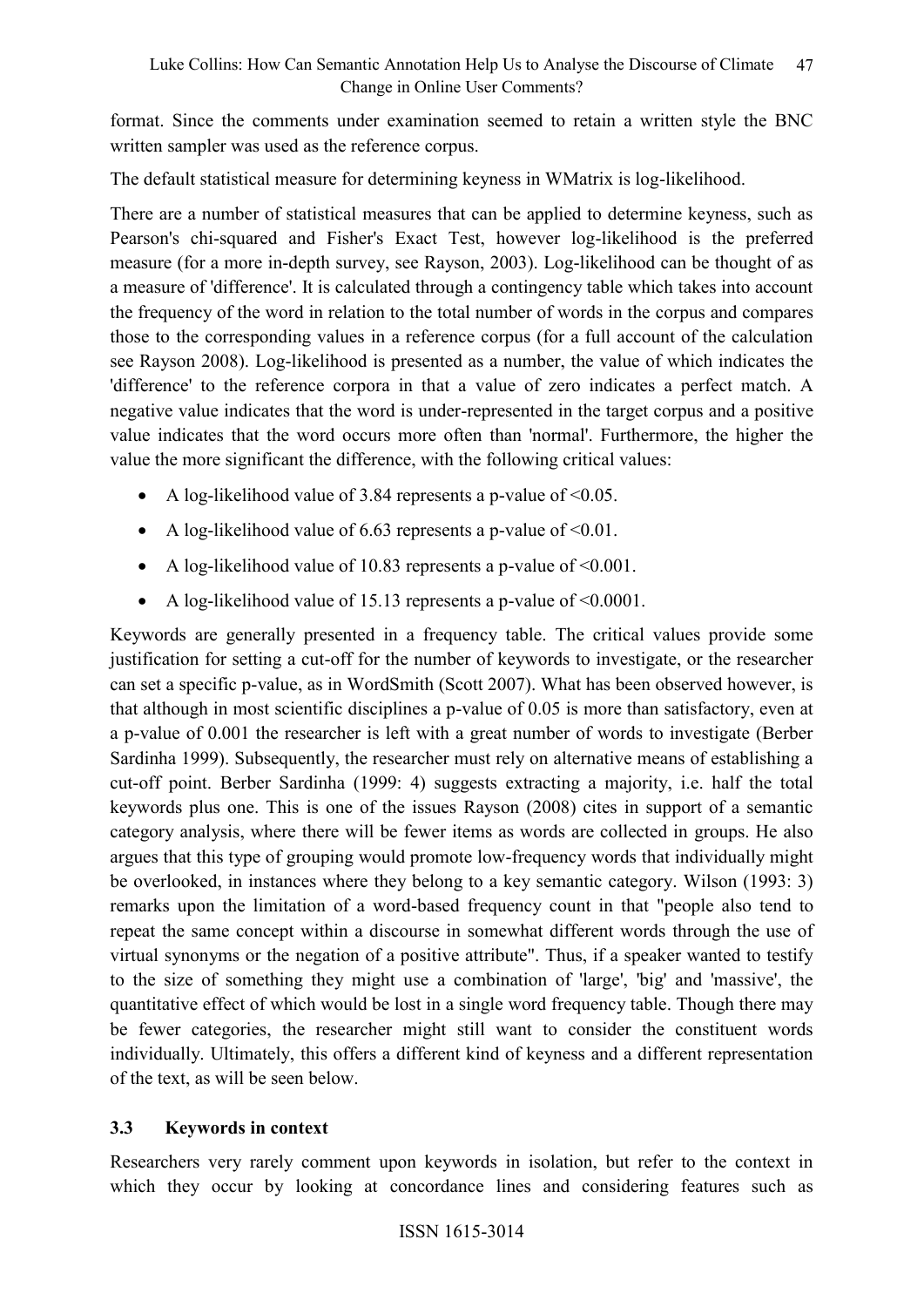collocation, which identifies "statements of the habitual or customary places of [a] word" (Firth 1968: 181). Grundmann and Krishnamurthy (2010) analyse collocations using WordSmith in their international examination of climate change discourse in traditional newspapers. Collocation is referred to here to mean the above-chance frequent co-occurrence of two words within a pre-determined span (i.e. three/four/five words on either side of the word under investigation (Hoey 1991). They report a contrast between the use of neutral collocates of '[climate] change' in the U.S. press (*Intergovernmental Panel on Climate Change*, *research*, *scientists*, for example) and the collocation of action items in the U.K. press (*tackling*, *combat*, *threat* and *levy*), which is also observed in the German and French press (Grundmann/Krishnamurthy 2010: 128) (see also similar results using multidimensional scaling in Nerlich et al. 2012). They also report a general trend in the U.S. of discussing climate change at a national level (through the words *state, people, president* and *Bush*), compared to the more international framing of the debate in the U.K. press (Grundmann/Krishnamurthy, 2010: 124). Researchers have also explored 'semantic prosody', as a type of extended collocation that is "spread over a unit of language which potentially goes well beyond the single orthographic word" (Partington 2004: 132). This does provide more contextual information than singular keywords, as well as an indication of the semantic fields that are associated with keywords. However, this process of analysis still relies on specific terms being used and would not be sensitive to the use of near-synonyms or alternative phraseology. In order to determine the different meanings of homonyms grammatical or semantic annotation is required. Corpus analysis software can distinguish between the noun and verb forms of *stick* for example, through grammatical annotation. Similarly, with semantic annotation such tools can distinguish the *bark* of a dog from that of a tree.

Koteyko et al. (2013) explored user comments on articles to do with climate change extracted from *The Daily Mail* website and manually identified a sub-corpus based on the word 'science', which was identified as a keyword. They were able to examine the role of science and scientists in the climate change debate by looking at references to 'science' in context (primarily through concordance lines). Other researchers such as Bassi (2010) have conducted a manual categorisation of keywords into semantic categories to look at the broader themes around the Kyoto protocol. The WMatrix semantic tagging system collates all members of the 'word family' (Bauer/Nation 1993) 'science' (*scientist*, *scientific* etc.) as well as other sciencerelated terms (such as *physics*, *nuclear*, *experiment*) within a single category in a more comprehensive way than Koteyko et al. (2013) had done manually. This enables researchers to consider a sub-corpus in isolation or in comparison to other such categories.

# **3.4 Semantic annotation and key categories**

Corpus analysis software such as WMatrix can annotate data for its grammatical and semantic components. Part-of-speech (POS) tagging assigns each word a grammatical label. From the grammatical annotation of a word and the words around it the software can then separate the semantic meaning of homographs. WMatrix [\(http://ucrel.lancs.ac.uk/Wmatrix.html\)](http://ucrel.lancs.ac.uk/wmatrix3.html) is a corpus analysis tool that was developed at the University Centre for Computer Corpus Research on Language (UCREL) by Paul Rayson as part of the Reverse Engineering of Requirements to support business process change (REVERE) project (Rayson et al*.* 2000).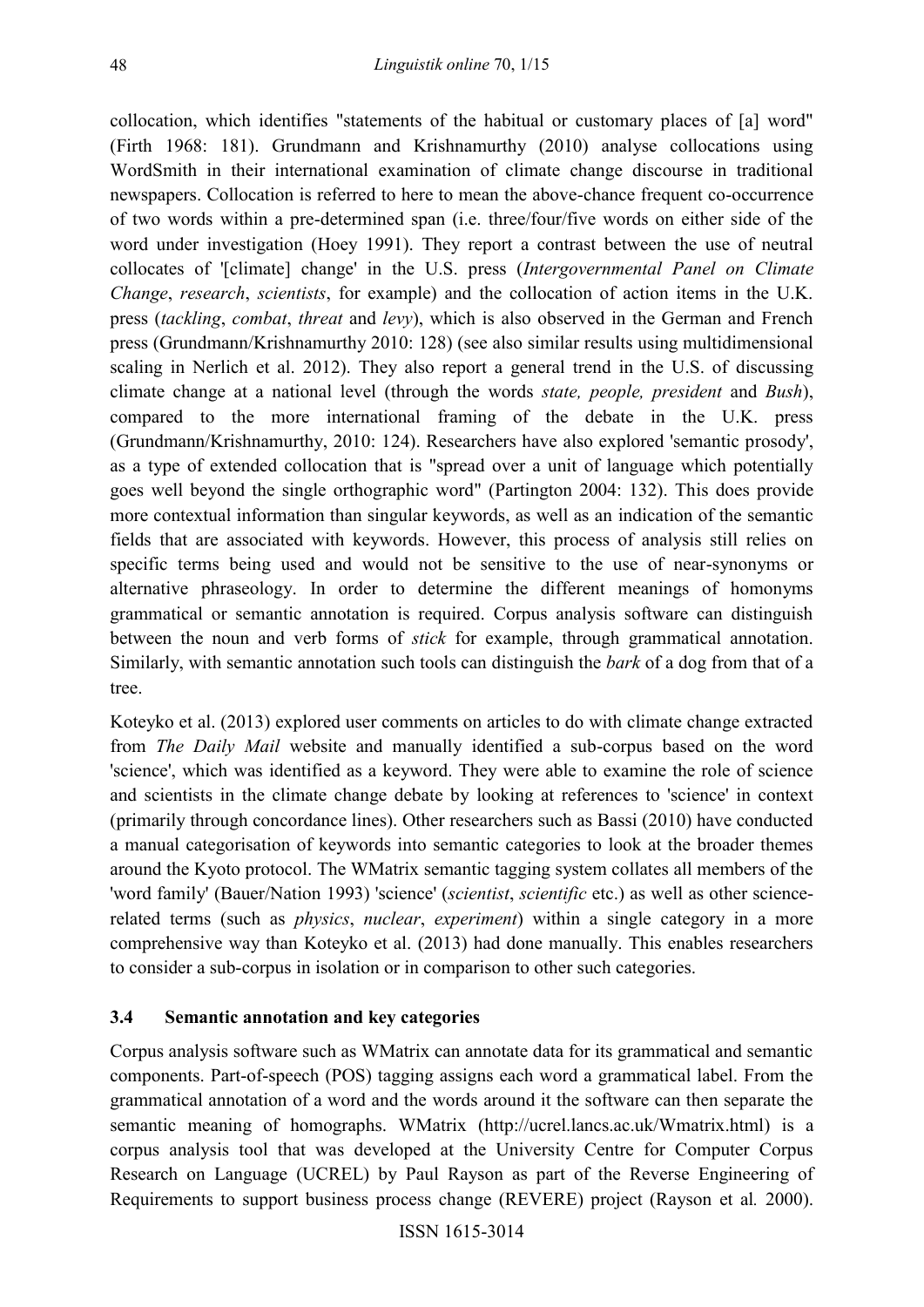The POS-Tagging system built in to WMatrix is the Constituent Likelihood Automatic Wordtagging System (CLAWS) and has been continuously developed since the early 1980s (Garside 1987). This system contains a lexicon of words and multi-word units (e.g. such\_as, given that) as well as a list of suffixes to help identify unknown words. A full exploration of its features, as well as a tutorial in using the software can be found here: [http://ucrel.lancs.ac.uk/Wmatrix3.html.](http://ucrel.lancs.ac.uk/wmatrix3.html)

Following the standard POS-tagging, the WMatrix software also conducts semantic annotation, with its unique built-in UCREL Semantic Analysis System (USAS). This tagging system allocates each word of the data into one of 21 major discursive fields (for the full list see: [http://stig.lancs.ac.uk/wmatrix3/semtags.html\)](http://stig.lancs.ac.uk/wmatrix3/semtags.html). An example of how the data is tagged by WMatrix is shown in Table 2 which is provided by the WMatrix webpage [\(http://ucrel.lancs.ac.uk/annotation.html#POS,](http://ucrel.lancs.ac.uk/annotation.html#POS) both accessed April 15, 2015):

| <b>Grammatical Tag (CLAWS)</b>                                   |            | <b>Semantic Tag (USAS)</b>             |  |
|------------------------------------------------------------------|------------|----------------------------------------|--|
| <b>PPIS1</b> 1st person sing. subjective<br>personal pronoun (I) | Ī          | <b>Z8</b> Pronouns                     |  |
| <b>VV0</b> base form of lexical verb<br>(e.g. give, work)        | like       | $E2+$ Like                             |  |
| <b>AT1</b> singular article<br>(e.g. a, an, every)               | $\alpha$   | <b>Z5</b> Grammatical Bin              |  |
| <b>JJ</b> General adjective                                      | particular | $A4.2+$ Detailed                       |  |
| NN1 singular common noun<br>(e.g. book, girl)                    | shade      | <b>04.3</b> Colour and Colour Patterns |  |
| <b>IO</b> of<br>(as preposition)                                 | of         | <b>Z5</b> Grammatical Bin              |  |
| NN1 singular common noun<br>(e.g. book, girl)                    | lipstick   | <b>B4 Cleaning and Personal Care</b>   |  |

#### **Table 2: CLAWS and USAS tagging**

This process is automated however the user does have the capacity to review alternative tags to those words where meaning can be ambiguous. The software provides a string of alternative tags in order of descending probability, which is informed by its built-in dictionaries. For example, in the construct 'a single man' the tagging system locates 'single' in the category of 'Quantities'. The system also offers 'Not part of a group', 'Relationship: Asexual' and 'Vehicles and transport on land' (presumably in reference to a single decker bus or ticket). In each case the software has identified 'single' as an adjective and offered the most common use of the term, to mean: individual, solitary, lone. This emphasises the importance of continually adding to the templates that inform these tools to provide more accurate accounts of language in use.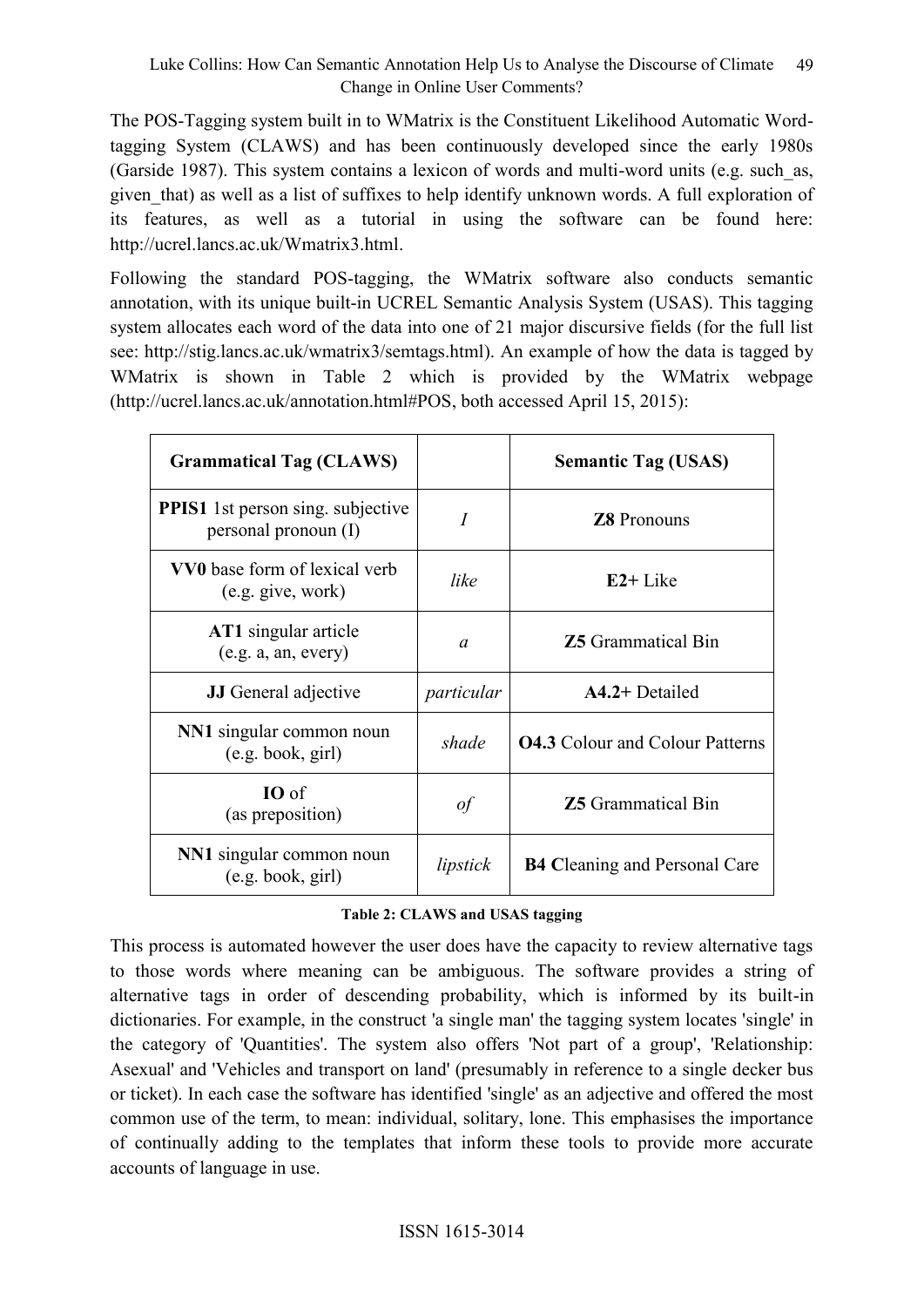Other methods of semantic tagging include: LIWC (Linguistic Inquiry and Word Count) (Tausczik/Pennebaker 2010); WordNet (Fellbaum 1998); and UKB (Agirre et al. 2009). However, LIWC does not carry out word disambiguation by drawing on the context of the word in the manner described above. WordNet is able to conduct semantic disambiguation but does not categorise closed-class words such as pronouns, prepositions and conjunctions. The WMatrix CLAWS and USAS have high reported figures for accuracy (96–97% and 91% respectively) (Wilson 1993; Rayson et al*.* 2004). Piao et al*.* (2004) demonstrated that the USAS can account for 99.39% of the BNC spoken data and 97.59% of the BNC written data. Other research has shown that the CLAWS and USAS can effectively account for the linguistic features of historical English texts (for example, Archer et al. 2003). Culpepper (2009) however had some problems in analysing individual characters' idiolects because of the change in semantic meaning of particular words from the sixteenth century. We may be critical of the reported 91% accuracy of the USAS however these percentages can be improved with the continued addition of more data and it was found to have a higher accuracy in its application here (see below).

# **3.5 Applications of the USAS**

For the most part, applications of WMatrix and its USAS have been conducted within the research team at Lancaster University where it was developed. Rayson [\(http://ucrel.lancs.ac.uk/Wmatrix3.html\)](http://ucrel.lancs.ac.uk/wmatrix3.html) demonstrates how the USAS can be used to offer a comparative analysis of the Liberal Democrat and Labour party manifestoes for the 2005 General Election. Other researchers have also applied the semantic tagging system in comparative analyses of two texts, such as Murphy (2006) in the analysis of Shakespearean soliloquies; Kaur (2010) in analysing the themes that characterise Malaysian boys' and girls' creative writing; and Potts and Baker (2012) in comparing the cultural differences between British and American English over time. Cheng and Lam (2013) use WMatrix's semantic annotation feature to compare Western and Chinese media representations of Hong Kong over time, during and after the transfer of sovereignty. L'Hôte and Lemmens (2009) effectively demonstrate that semantic tagging offered insights beyond referring to keywords around ideas of 'newness' in their analysis of New Labour manifestoes.

The use of WMatrix across research domains demonstrates its utility as a ready-made analytical tool but we must be critical of accepting the USAS categorisation framework as standard. In most cases, researchers used the semantic tagging as a preliminary step in their analysis before examining the findings in more depth. In the examples given above the researchers do not challenge the boundaries of the USAS categories but it is worth considering how certain readings of the text are privileged by such a system. Culpepper (2009) applied the USAS to the speech of specific characters in *Romeo and Juliet* and was able to report patterns identified by the software that were not intuitive or easy to predict but seemed "well-motivated". For example, we may not be conscientious of a high use of conjunctions at a numerical level but when this is made known through frequency lists it may validate our reception of the style. This showed that there are insights that can be offered by such computational approaches that might not be apparent to us on first reading but which seem agreeable when supported by numerical data. Culpepper (2009: 55) does however state that the advantages afforded by semantic tagging appear to favour ideational categories of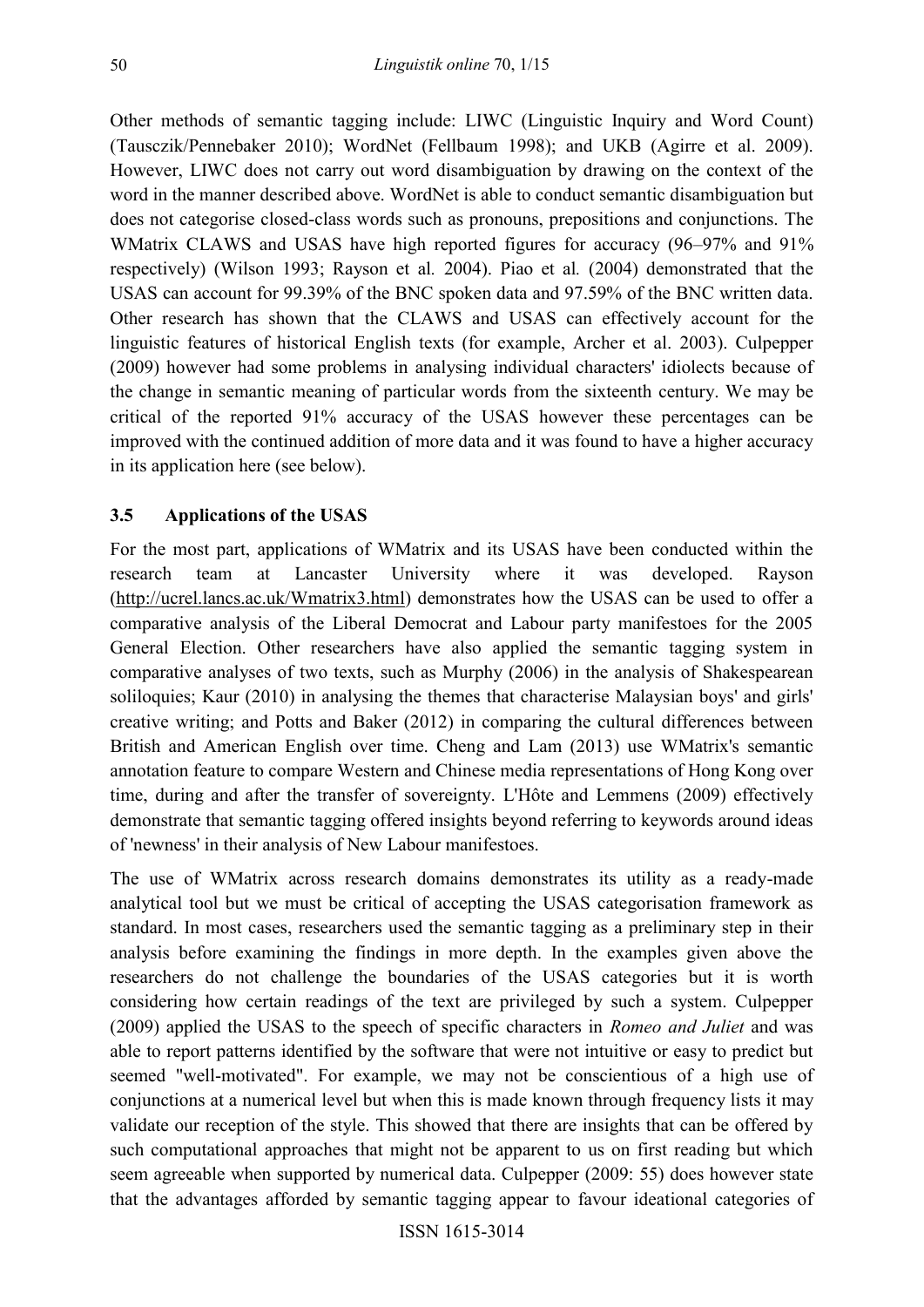language. This observation refers to Halliday's (1994) 'metafunctions', indicating that the semantic tagging process is less suited to providing insights into textual and interpersonal categories beyond those afforded by standard keyword analysis.

# **3.6 Identifying 'key comments'**

Each full discussion thread was tagged separately by WMatrix. The comment 'signature', which includes the users 'name', an avatar (if chosen), a timestamp for the comment and a tally of recommendations, was removed so that only the content offered by the user was included. This did include citations of other comments, which creates the potential for a lot of repetition but since it is the user's choice to incorporate that content into their own message, it remains an important aspect of their contribution. User comments taken from *The Guardian*  website generally maintained a conventional written structure and as such, the BNC written sampler was used as the reference corpus. This produced the frequency tables identifying keywords and key categories.

Though the USAS tagging system does draw on grammatical and semantic information from the context of the word to achieve semantic disambiguation, returning to observe keywords in context allows us to investigate further aspects of style. In order to view the constituent words in context they were tagged in the original discussion thread. Each semantic category was coded with a different colour so that the distribution of concepts was visible on the page. The words were coded using Microsoft Word's 'Replace' function. This was largely an automatic process in that the software is able to locate each instance of the given word and reformat the font style of each occurrence. However, since the word processor does not have the annotation of WMatrix it can identify only orthographic forms. As such, it is unable to distinguish between those instances of the word relevant to the semantic category in question and those that are not. This required manual checking. Given that WMatrix already has the function to view a particular word in the context of the entire file and highlights the word in blue, this problem could be overcome if multiple words could be highlighted in one presentation of the file. WMatrix can of course distinguish occurrences of the word relevant to the semantic category in the way that a word processor is unable to do, making this another process of the methodology that could potentially be completed automatically by WMatrix.

ISSN 1615-3014 Once the tagging was complete I was able to visually observe each occurrence of the words within the top ten categories in their original context. In this way, we can view sequentially how particular topics converge and the density with which they co-occur. There are similarities here with the dispersion plot feature of WordSmith, which gives a visual indication of the degree to which keywords are localised or well-distributed across a text (Scott 2007). We can view each post as a micro-unit of analysis that has clear parameters. This is not to say that the posts exist in isolation, since they are of course part of a longer cohesive thread. But nor do they adhere to a strict linearity, since posts are often directly aimed at other contributions that appeared some time before in the sequence. Commenters often made a series of points within the parameters of a single post, the inference being that they incorporated all of the dimensions of the discussion that they deemed to be appropriate and relevant at that point in the discussion thread. Thus the comments should not be understood as 'turns' in the way that conversation analysis understands each contribution and the sequence of utterances in this online format does not strictly adhere to the linearity of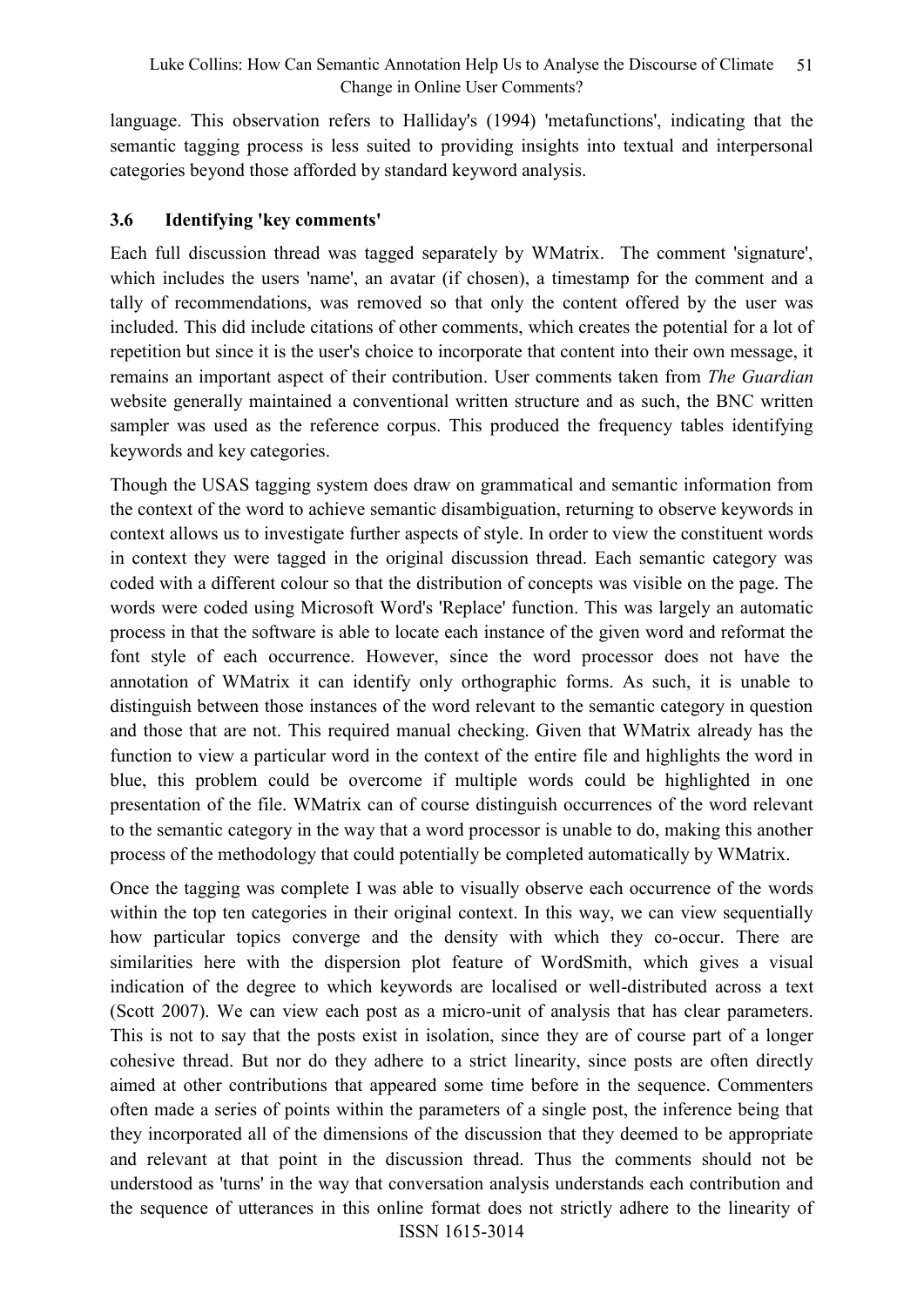other types of discourse. This principle requires further investigation but for the purposes of this study each comment was taken as a cohesive unit.

The next phase of this method was to extract a sample. Since semantic annotation was able to identify key semantic categories in the data the sample was to be determined by key themes. I began by locating those comments that engaged with those key themes i.e. that incorporated those key categories. Such a sample is by no means representative of the full treatment of each concept within the discussion. Nor is it representative of the participants of the debate, of this particular thread in this particular publication, let alone the wider public discourse. What this extraction process did provide was a much smaller sample of comments that allowed us to observe how those key semantic categories operated in relation to one another. In setting the criterion that comments incorporated all ten of the key semantic categories I identified a particular subsection of the discussion which considered the 'full picture'. In such comments, users necessarily offered a much broader perspective on the discourse. This seemed to be a suitable starting point to get an initial sense of the prevalent themes in the debate and how they were seen in relation to one another. The researcher might take any number of those ten key semantic categories (or more) and consider more specific relationships between any number of them: 'science' and 'weather' for example. Unsurprisingly, the comments which included all ten categories were much longer than the average. This process therefore, favours those who make more substantial contributions, as a longer comment is more likely to incorporate more of the key semantic categories. The dual effect is that those more substantial contributions will have a greater effect on what those key semantic categories are, simply by constituting a larger part of the data.

## **4 Analysis**

## **4.1 Manual correction**

The semantic tagging process did require some manual correction. Those words which were reallocated were almost exclusively assigned into the category 'Z99 Unmatched', indicating that the software simply did not recognise them. These words generally fell into three types: compound adjectives; groups of people within the debate characterised by their beliefs; and personal names. The compound adjectives (*factory-produced*, *low-power*, *god-shaped*, *eleven-dimensional*, *coal-fired*, *carbon-containing*, *coal-powered*, *carbon-neutral*, *biofuelled*) in some cases were reallocated to the category 'W5 Green Issues' but for the most part belonged in the category 'O4.1 General appearance and physical properties'. The names for groups of people within the climate debate based on their beliefs (*warmists*, *denialists*, *catastrophists*, *armageddonist*, *doomsayers*) were generally reallocated into either 'X2.1 Thought/belief', 'W5 Green Issues' or 'S5+ Belonging to a group'. The unique usernames used by commenters (*Bluecloud*, *gourdonboy*, *jbowers*, *georgecoldwell*, *macsporan*, *lovelock*, *HypatiaLee*) were generally re-allocated into the category 'Z1 Personal Names'.

ISSN 1615-3014 These usernames are characteristic of online discourse in that commenters rarely use their given names. This demonstrates a kind of creativity as part of an online persona but can also be seen as part of the online disinhibition effect (Suler 2004), where individuals are in many ways less accountable for what they post. Since they are unlikely to have appeared in the reference corpus a keyword analysis is likely to identify these unusual names as significant,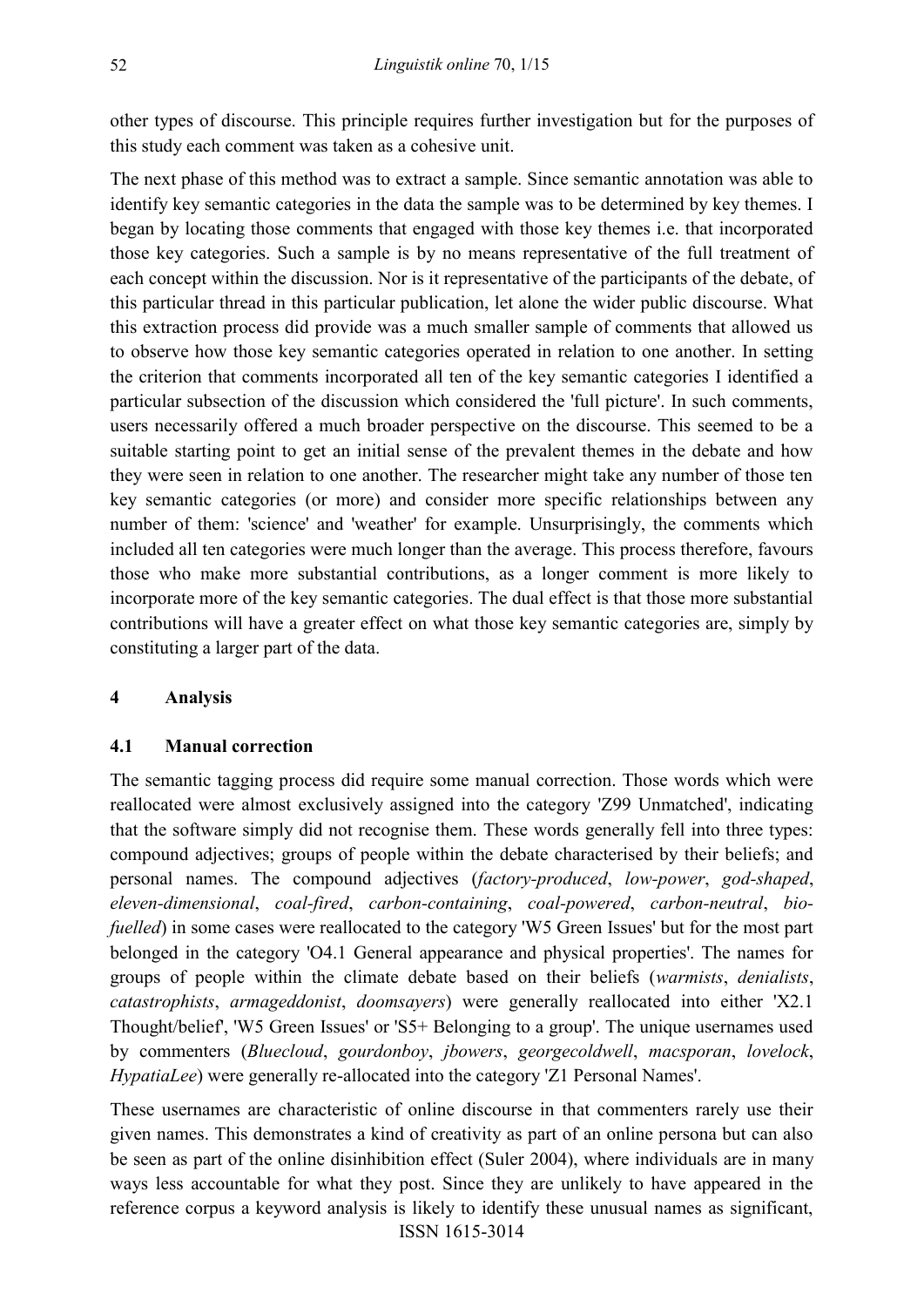even with a low occurrence. This is similar to Scott's (2007) observation of a text about horse racing wherein the horse's names would be quite incidental to the story but would gain statistical significance with very few mentions. They are correctly identified by the software as (proper) nouns and thus allocated to the 'Z' semantic category, but the software does not recognise which subcategory is appropriate. Personal names – particularly those used online – demonstrate a great degree of creativity and as such, are likely to require some degree of manual tagging in order for their semantic quality to be properly recognised.

Ideally, there would not be any words tagged in this 'Unmatched' category but the everchanging nature of language and creativity of those who use it means it is unlikely that we will be able to account for every word within a text through computer programming. If the researcher is content with the USAS's reported 91% accuracy it may be sufficient to simply reallocate those words that have remained 'Unmatched'. The number of corrections in the 'Unmatched' category was minimal in relation to the size of the overall corpus: 1146 of 60931 tags (1.88%) for the first thread, 3138 of 164810 tags (1.90%) for the second thread and 1497 of 81200 (1.84%) tags for the third thread. Despite only accounting for those tags assigned to the 'Unmatched' category, these figures are well within the range reported in the literature. Nevertheless, in the first user comment thread manual correction elevated the significance of the category 'Z3 Other personal names' to appear as one of the top ten categories. This category was elevated from a log-likelihood value of -3.44 (i.e. underused) to +814.46 and a similar elevation was evident in the other two comment threads. Had manual correction not been applied, the category 'O1.3 Substances and materials: Gas' (which included the words *CO2*, *air*, *gas*, *methane* etc.) would have appeared in the top ten categories for the first thread.

## **4.2 Keywords and key categories**

The top ten keywords for each user comment thread are represented in Table 3.

|     | Thread #1  | Thread #2  | Thread #3       |
|-----|------------|------------|-----------------|
| 1.  | climate    | climate    | science         |
| 2.  | warming    | data       | climate         |
| 3.  | global     | warming    | warming         |
| 4.  | <b>AGW</b> | science    | data            |
| 5.  | weather    | that       | scientists      |
| 6.  | science    | global     | global          |
| 7.  | winters    | you        | emails          |
| 8.  | <b>1S</b>  | is         | you             |
| 9.  | you        | scientists | CO <sub>2</sub> |
| 10. | change     | CO2        | <b>AGW</b>      |

**Table 3: Top ten keywords for each comment thread**

Since the articles were identified through the search term 'climate change' it tells us little that in the user comments discussion, 'climate', 'change', 'global', 'warming', 'AGW' (Anthropogenic Global Warming), 'weather' and even 'winters' occurred more frequently than 'normal'. The high occurrence of 'science' was also no surprise since it is central to the debate. 'Is' and 'you' (which was found in all 3 lists) are used with such frequency and variety that it is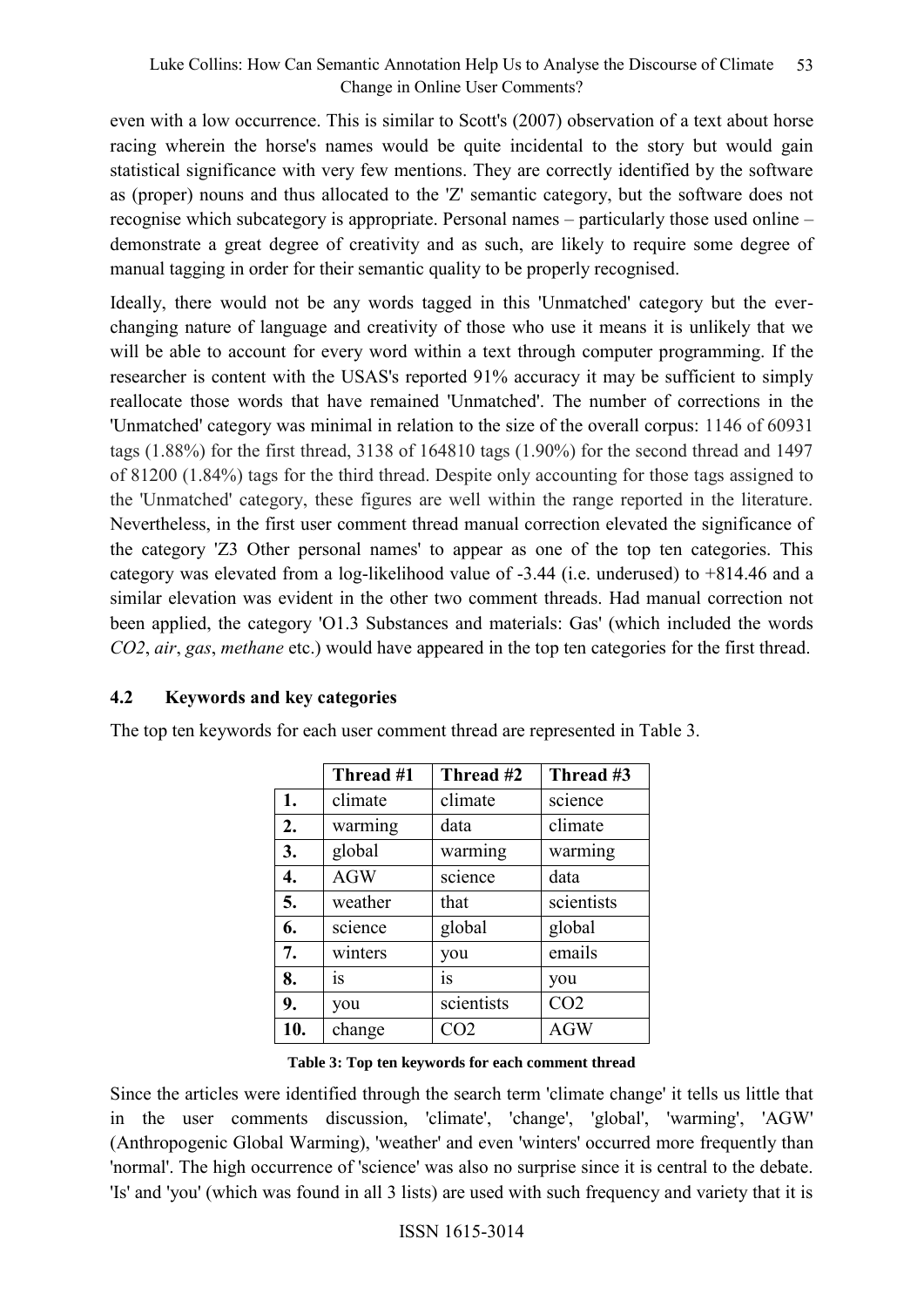difficult to interpret their use, though we may infer a preoccupation with a current state of affairs, of what 'is' and what 'is not'. Similarly, we might infer a prevalent dialogic style, though 'you' is often used in its universal and non-specific sense (i.e. 'one'). Ultimately, three sets of ten words alone offered a very narrow perspective of the defining features of this discussion.

The top ten semantic categories from the user comment threads following manual correction can be seen in Table 4.

|     | Thread #1                               | Thread #2                               | Thread #3                               |
|-----|-----------------------------------------|-----------------------------------------|-----------------------------------------|
| 1.  | W4 Weather                              | Y1 Science and technology in<br>general | Y1 Science and<br>technology in general |
| 2.  | O4.6+ Temperature: Hot/On<br>Fire       | X2.2 Knowledge                          | $A5.2+$ Evaluation: True                |
| 3.  | Y1 Science and technology in<br>general | $A5.2+$ Evaluation: True                | X2.2 Knowledge                          |
| 4.  | $A5.2+$ Evaluation: True                | Z3 Other proper names                   | Z3 Other proper names                   |
| 5.  | Z3 Other proper names                   | W4 Weather                              | <b>Z8 Pronouns</b>                      |
| 6.  | O4.6- Temperature: Cold                 | Z6 Negative                             | W4 Weather                              |
| 7.  | $A3+Existing$                           | $A3+Existing$                           | $A3+$ Existing                          |
| 8.  | A2.2 Cause $&$<br>Effect/Connection     | <b>Z8 Pronouns</b>                      | Z6 Negative                             |
| 9.  | O4.6 Temperature                        | O1.3 Substances and materials:<br>Gas   | O1.3 Substances and<br>materials: Gas   |
| 10. | Z6 Negative                             | O4.6 Temperature                        | X2.1 Thought, belief                    |

**Table 4: Top ten key semantic categories from user comments thread**

Choosing the top ten categories may seem quite arbitrary but given the high degree of significance at which these categories occurred there is little rationale for establishing a threshold. As indicated above, a log-likelihood value of 15.13 relates to a p-value of 0.001. In the first discussion thread the tenth most significant category had a log-likelihood of 606.07 and the top semantic category a log-likelihood value of 2640.24. There is no question of the significance of the occurrence of words in these categories but it is the researcher's decision to establish parameters of what they take forward to the next stage of analysis.

We can observe some consistency between the keywords and the key semantic categories from the words 'weather', 'climate' and 'winters' which come under the semantic category 'W4 Weather'; and the occurrence of the words 'science' and 'temperature' with their respective semantic categories. In the first thread there were three separate categories concerned with 'temperature'. This reflected both the content of the article, which considered how the presence of snow is a result of the changing weather system and can be attributed to more general changes in the climate; but also a tendency to discuss climate change as a rise or fall in temperature, incorporating the debate about the misnomer 'global warming'. The category of 'Science and technology' was shown to be very significant in all three lists, as was a preoccupation with 'evidence', 'facts' and 'truth' in the category 'A5.2+ Evaluation: True'. The category 'Cause and Effect' suggested that climate change is understood in terms of its potential causes and effects on, for example, the weather.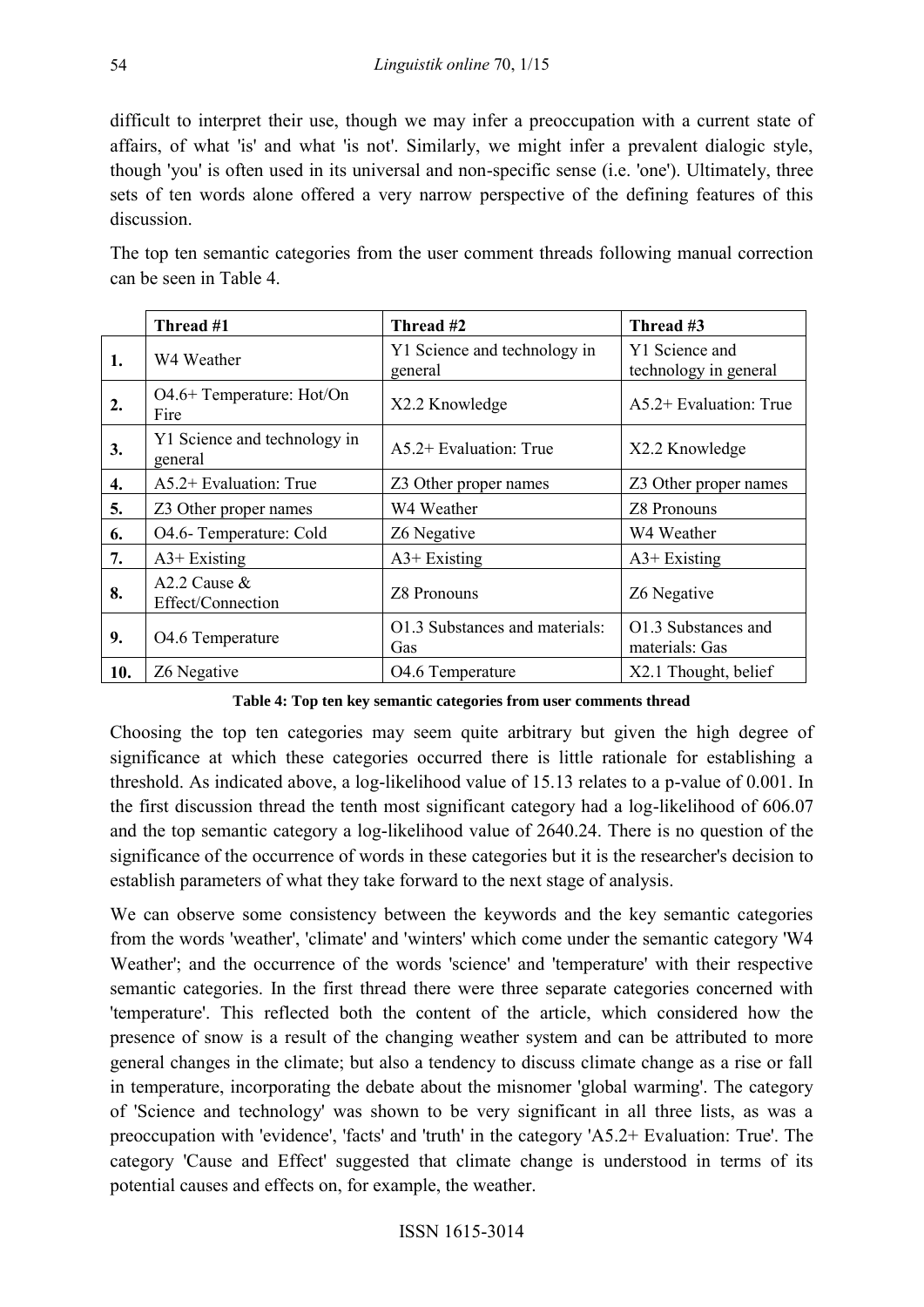In the same way that 'is' was a keyword, the category of 'Existing' was significant in all three threads. Similarly, the category, 'Negative', which included terms of negation such as 'not', 'none', and 'neither' was significant in all three threads, reflecting a tendency for the discussions to be around what 'is' and what 'is not'. Koteyko et al. (2013) also found that 'not' was significant keyword in their analysis of user comments taken from *the Daily Mail*. In both cases this was often in reference to science and scientists, demonstrating that the question of the legitimacy of climate science and the practices of climate scientists are key in the climate change debate. This also supported the view that the debate is characterised by polarised opinions. The tendency to write in terms of what 'is' and what 'is not' reflected a claim followed by a counter-claim interaction, with little indication of mediation. The frequent use of personal names (apparent in the prominence of the category 'Z3 Other proper names' in all three threads) also attested to a degree of user interaction.

For the most part, keywords were incorporated into one of the top semantic categories for each thread. Key categories offer a slightly different perspective on what characterised the discussion as a whole but still indicated which individual terms within those concepts were of significance. Semantic tagging allows us to speculate about broader patterns in the data but at this level we do not get accurate or specific details about how these key concepts operate in context. To refer to concordance lines would warrant a great deal of work, since there are multiple word units to consider within each category. The manual tagging of the words within the key semantic categories as described above allows us to observe the dispersion of those key concepts as well as identify key comments in the thread.

## **4.3 Key comments**

In the first discussion thread 17 of the 1679 comments (approximately 5 300 words out of an original 163 000) incorporated all ten of the key semantic categories. To give an example of the specificity of this approach, if we were to extract comments that exhibited any nine of the ten categories we would have a sample of 64 comments (16 500 words), which is nearly four times as many comments and three times as many words. Again, the individual researcher can adjust the parameters based on the size of the sample they are looking to extract but with a view to making multiple comparisons it is preferable to extract a smaller yet data-rich sample. The number of comments and word count for the data extracted at the parameters of incorporating eight or more of the top ten semantic categories for each thread are shown in Table 5.

|               | <b>Original texts</b> |     | 8 or more categories |             | 9 or more categories |             | All 10 categories |            |
|---------------|-----------------------|-----|----------------------|-------------|----------------------|-------------|-------------------|------------|
| <b>Thread</b> | Comm-                 | Wor | <b>Comments</b>      | Words       | Comm-                | Words       | Comme-            | Words      |
|               | ents                  | ds  |                      |             | ents                 |             | nts               |            |
| #1            | 1679                  | 163 | 159                  | 36 103      | 64                   | 16451       | 17                | 5 2 6 4    |
|               |                       | 180 | (9.47%)              | (22.12%)    | $(3.81\%)$           | $(10.08\%)$ | $(1.01\%)$        | (3.23%)    |
| #2            | 1422                  | 182 | 154                  | 56 922      | 56                   | 25 5 93     | 20                | 11 352     |
|               |                       | 636 | (10.83%)             | (31.17%)    | $(3.94\%)$           | $(14.01\%)$ | $(1.41\%)$        | $(6.22\%)$ |
|               | 1296                  | 138 | 172                  | 45 718      | 68                   | 22 8 5 4    | 16                | 6 9 4 0    |
| #3            |                       | 304 | (13.27%)             | $(33.06\%)$ | (5.25%)              | (16.52%)    | (1.23%)           | $(5.02\%)$ |

**Table 5 Number of comments and word count for key comment extraction**

From these three threads it was shown that by setting an inclusion criterion of all ten key categories I extracted a little over 1% of the comments, ranging from 3–6% of the total words.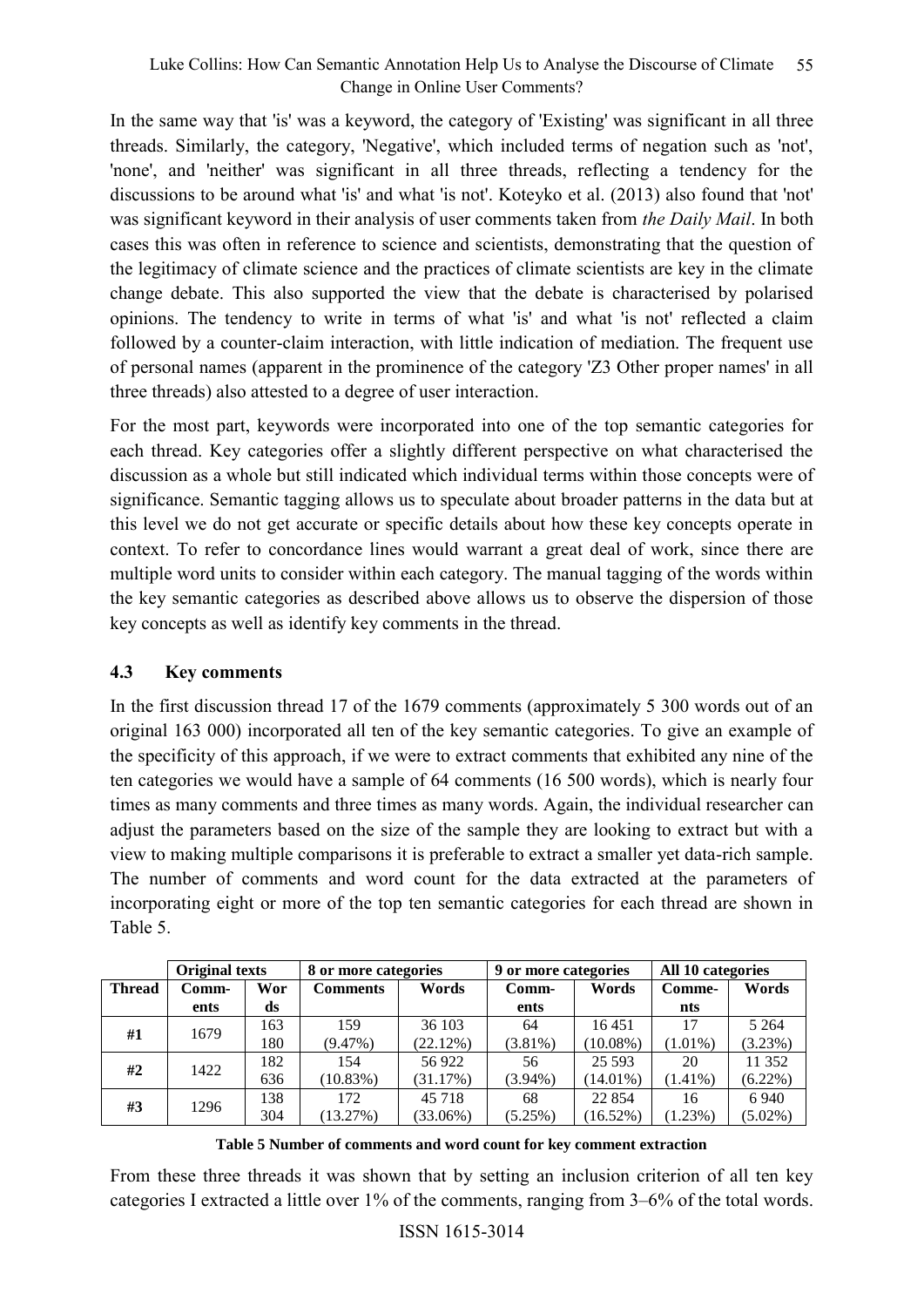The actual word count between the threads ranged from 5264–11 352 but in total, fewer than 25 000 words were taken forward for analysis. We might consider how this compares to an extraction process based on the top ten keywords: just two comments in the first discussion thread included all ten keywords and they were included in key comment extraction based on the top ten semantic categories. In the second thread, three comments included all ten keywords and in the third discussion thread, none of the comments incorporated all ten keywords. Again, the researcher must make a decision here as to what constitutes a suitable sample. Though the sample incorporating all ten key categories constitutes just  $\sim$ 1% of the overall comments we know that this particular 1% demonstrates how users are discussing the key themes of the discussion and that the identification of those key themes is statistically valid. In the first discussion thread, relaxing the criteria to include any eight of the top ten key semantic categories would extract a sample that numerically, represents 10% of the overall number of comments made. Determining the size of the sample will depend on the research question the researcher is looking to answer and the scope of data they are looking to include.

#### **5 Discussion**

Semantic annotation identifies key categories and offers a different perspective on language data to keywords in large datasets where prevalent themes are discussed using multiple terms. In a discourse that is shown to be creative and in which terminology is continually evolving (from 'global warming' to 'climate change' for example) relying on specific terms can be limiting. Researchers interested in the climate change debate would not be surprised by the nature of the key semantic categories revealed in this data. But there is an indication that such analysis can help us understand what is really at the heart of such discussions. As a consideration of the effect of online journalism and the changing roles of journalists and their readership, such data can be examined to determine the ways in which users shape the content and focus of articles that are produced online. Equally, we can explore how the subject of the article can invoke thematic shifts in the broader discourse around climate change. Secko et al. (2011) explored the relationship between the 'core audience narrative' and the 'core journalist narrative' but acknowledged the limitations of the type of analysis, "not possible for the data set as a whole" (819). Identifying key semantic categories provides a more cursory account of both the article and its discussion thread, enabling researchers to conduct cross-case comparisons.

This preliminary analysis of three user comment threads is not going to tell us anything about the nature of user comment threads in general, nor represent the discourse around climate change of those who comment on newspaper articles. As Scott (1997) has observed, such analysis does not serve to "characterise a language or a genre, but a language event". Online discussion threads are often dominated by a small number of contributors and are limited in how they represent public debates about climate change. In fact, in the first discussion thread for example, ten users posted 28% of the comments. By analysing the content and the reference to usernames, we find that equally those users with the highest numbers of comments were also the most often cited within the discussion: by reference to their username with the ' $\omega$ ' prefix, for example. The implications of this aspect for the deliberative potential of such discussion threads are considered in Collins and Nerlich (2015).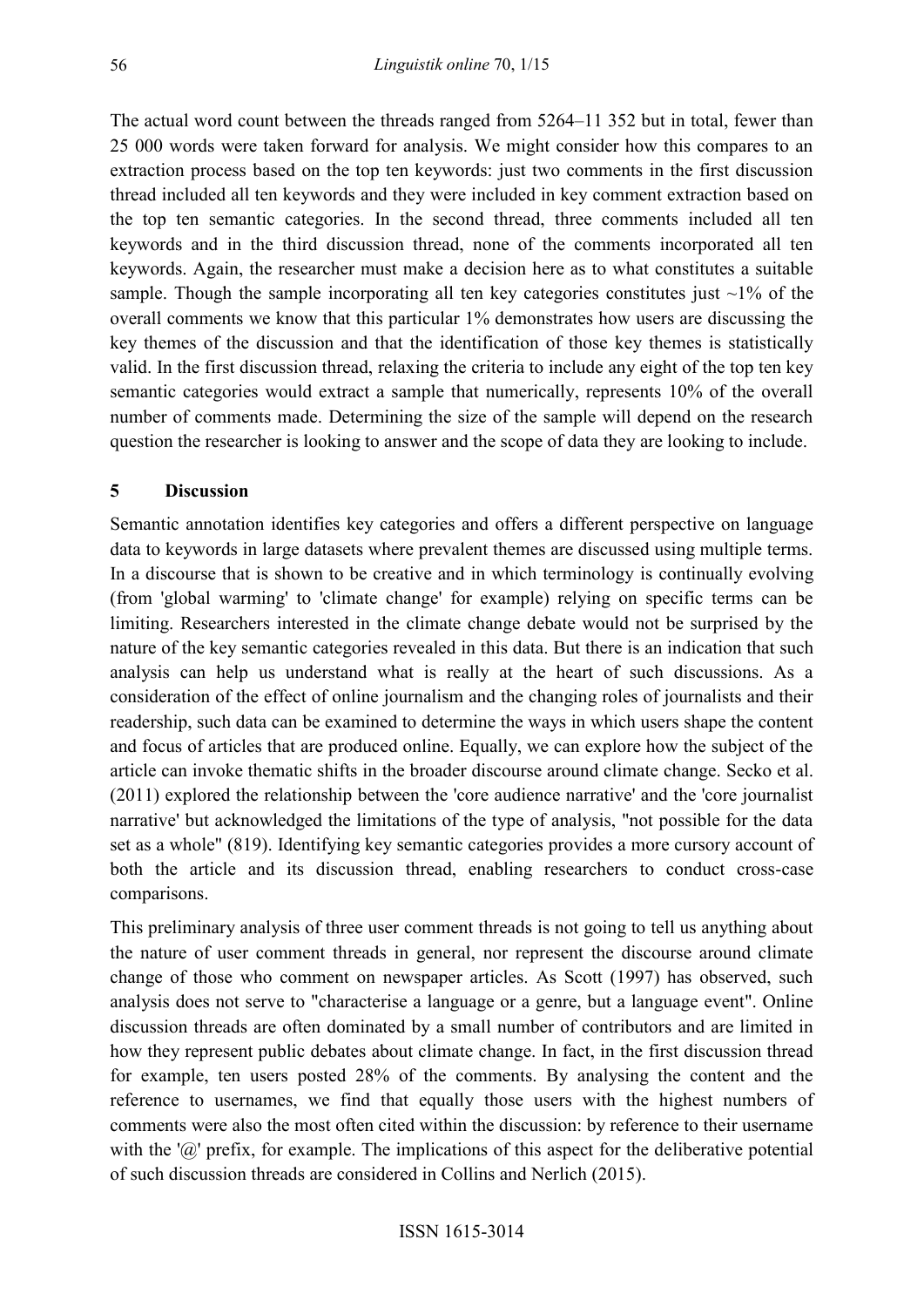# **6 Summary**

The identification of key categories through semantic annotation incorporated more of the detail of the data than basic keyword analysis. The key categories identified in the data were not surprising but did highlight more features of the debate than standard keyword analysis, such as the prevalence of the discussions around scientific evidence and causality, as well as the claim/counter-claim nature of the discussion. I introduced a method of identifying key comments based on semantic annotation that can be used to extract a sample and allow the researcher to look more closely at key categories in context. I have explained how at each stage of this process the researcher must make certain decisions and set parameters in determining the nature and size of their sample, which can be adjusted to reflect their research aims. Semantic annotation is comparable to the manual thematic analysis methods more traditionally implemented in the discourse-based exploration of such data, demonstrating how computational processes can be used to make such methods more data-driven. I would suggest that researchers build on the advantages that have been shown in its application, but nevertheless consider alternative categorisation systems that could be applied in a similarly computational manner in order to tackle the challenge of the breadth of online discourse data.

## **References**

- Agirre, Eneko et al. (2009): "A study on similarity and relatedness using distributional and WordNet-based approaches". In: Vanderwende, Lucy et al. (ed.) (2009): *Proceedings of the 2013 Conference of the North American Chapter of the Association for Computational Linguistics: Human Language Technologies*. Atlanta: Association for Computational Linguistics: 19–27.
- Archer, Dawn et al. (2003): "Developing an automated semantic analysis system for Early Modern English". In: Archer, Dawn et al. (eds.) (2003): *Proceedings of the Corpus Linguistics 2003 Conference.* Lancaster University: 22–31.
- Baker, Paul et al. (2008): "A useful methodological synergy? Combining critical discourse analysis and corpus linguistics to examine discourses of refugees and asylum seekers in the UK press". *Discourse & Society* 19/3: 273–306. doi: 10.1177/0957926508088962.
- Bassi, Erica (2010): "A contrastive analysis of keywords in newspaper articles on the 'Kyoto Protocol'". In Bondi, Marina/Scott, Mike (eds.) (2010): *Keyness in Texts*. Amsterdam: John Benjamins: 207–218 (= *Studies in Corpus Linguistics* 41).
- Bauer, Laurie/Nation, Paul (1993): "Word Families". *International Journal of Lexicography*  6/4: 253–279.
- Berber Sardinha, Tony (1999): "Using keywords in text analysis: Practical aspects". *DIRECT Working Papers* 42. [http://www2.lael.pucsp.br/direct/DirectPapers42.pdf,](http://www2.lael.pucsp.br/direct/DirectPapers42.pdf) accessed April 15, 2015.
- Cheng, Winnie/Lam, Phoenix (2013): "Western perceptions of Hong Kong ten years on: a corpus-driven Critical discourse study". *Applied Linguistics* 34/2: 173–190. doi: 10.1093/applin/ams038.
- Coe, Kevin/Kenski, Kate/Rains, Stephen A. (2014): "Online and Uncivil? Patterns and determinants of incivility in newspaper website comments". *Journal of Communication* 64/4*.* [http://onlinelibrary.wiley.com/doi/10.1111/jcom.12104/abstract,](http://onlinelibrary.wiley.com/doi/10.1111/jcom.12104/abstract) accessed April 15, 2015. doi: 10.1111/jcom.12104.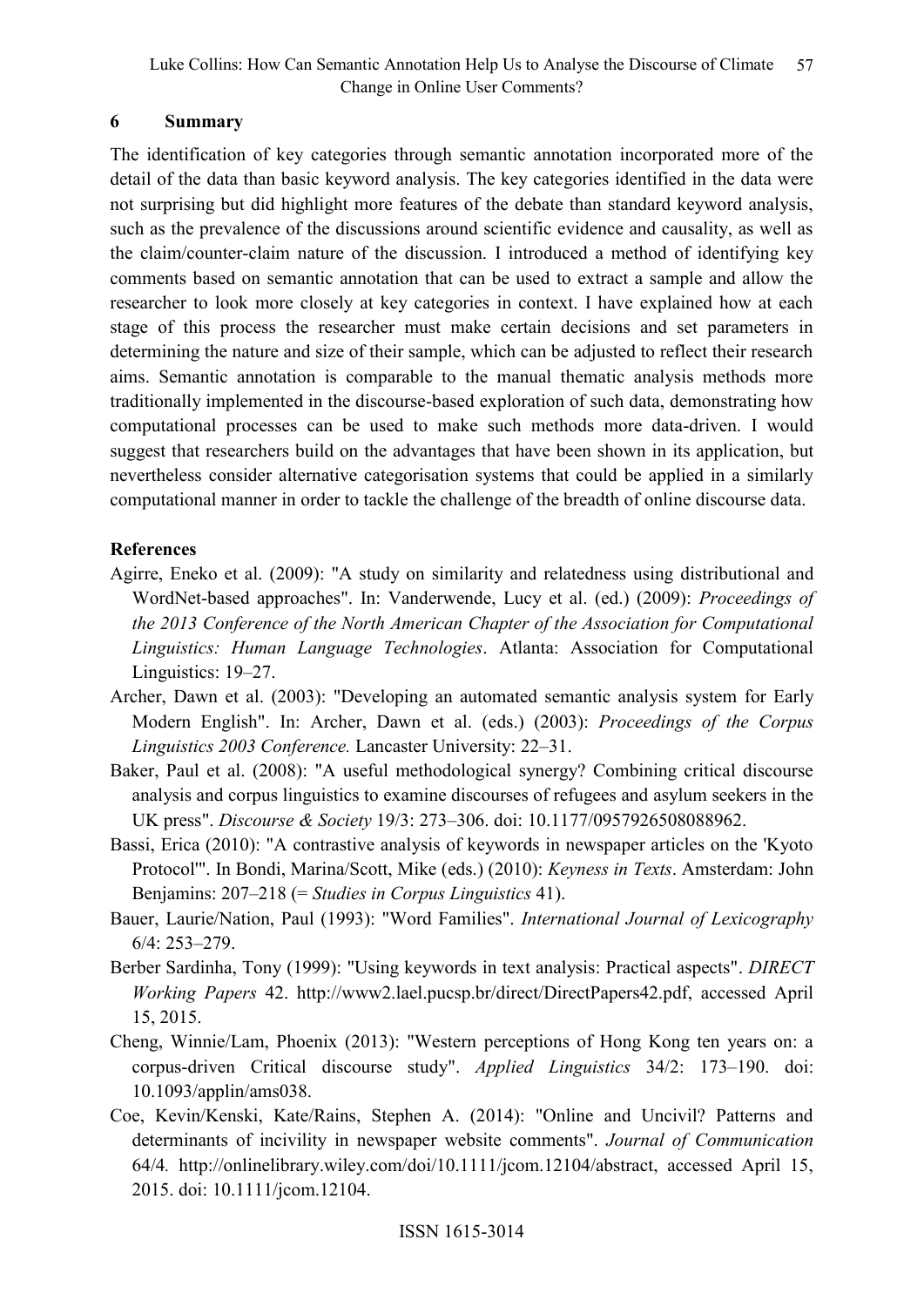- Collins, Luke C./Nerlich, Brigitte (2015). "Examining user comments for deliberative democracy: A corpus-driven analysis of the climate change debate online". *Environmental Communication* 9/2: 189–207. doi: 10.1080/17524032.2014.981560.
- Culpepper, Jonathan (2009). "Keyness: words, parts-of-speech and semantic categories in the character-talk of Shakespeare's Romeo and Juliet". *International Journal of Corpus Linguistics* 14/1: 29–59. DOI: 10.1075/ijcl.14.1.03cul.
- Fellbaum, Christiane (ed.) (1998): *WordNet: An Electronic Lexical Database.* Cambridge, MA: MIT Press.
- Firth, John (1968): "A synopsis of linguistic theory 1930-1955". In: Palmer, Frank (ed.) (1968): *Selected Papers of J. R. Firth 1952–59.* Bloomington: Indiana University Press: 1– 32.
- Gabrielatos, Costas et al. (2012): "The peaks and troughs of corpus-based contextual analysis." *International Journal of corpus Linguistics* 17/2: 151–175. doi: 10.1075/ijcl.17.2.01gab.
- Garside, Roger (1987): "The CLAWS Word-tagging System". In: Garside, Roger et al. (eds.) (1987): *The Computational Analysis of English: A Corpus-based Approach*. London: Longman.
- Grundmann, Reiner/Krishnamurthy, Ramesh (2010): "The discourse of climate change: a corpus-based approach". *Critical Approaches to discourse Analysis across Disciplines* 4/2: 113–133.
- Halliday, Mike (<sup>2</sup>1994): An Introduction to Functional Grammar. London: Edward Arnold.
- Hermida, Alfred/Thurman, Neil (2008): "A clash of cultures: The integration of usergenerated content within professional journalistic frameworks at British newspaper websites". *Journalism Practice* 2/3: 343–356. doi: 10.1080/17512780802054538.
- Hoey, Michael (1991): *Patterns of Lexis in Text.* Oxford: Oxford University Press.
- Kaur, Sheena (2010): *A corpus-driven contrastive study of girls' and boys' use of vocabulary in their free topic choice writing in Malaysia and the UK*. Unpublished PhD thesis, Lancaster University.
- Kehoe, Andrew/Gee, Matt (2012): "Reader comments as an aboutness indicator in online texts: introducing the Birmingham blog corpus". *Aspects of corpus linguistics: compilation, annotation, analysis.*  [http://www.helsinki.fi/varieng/series/volumes/12/kehoe\\_gee/,](http://www.helsinki.fi/varieng/series/volumes/12/kehoe_gee/) accessed April 15, 2015. (= *Studies in Variation, Contacts and Change in English* 12).
- Koteyko, Nelya/Jaspal, Rusi/Nerlich, Brigitte (2013): "Climate change and 'climategate' in online reader comments: a mixed methods study". *The Geographical Journal* 179/1: 74– 86. DOI: 10.1111/j.1475-4959.2012.00479.x
- L'Hôte, Emilie/Lemmens, Maarten (2009): "Reframing treason: Metaphors of change and progress in New Labour discourse". *Cognitextes* 3. [http://cognitextes.revues.org/248,](http://cognitextes.revues.org/248) accessed April 15, 2015.
- Leech, Geoffrey (1997): "Grammatical tagging". In: Garside, Roger/Leech, Geoffrey/McEnery, Tony (eds.) (1997): *Corpus Annotation: Linguistic Information from Computer Text Corpora.* London: Longman: 19–33.
- Manosevitch, Edith/Walker, Dana (2009): "Reader comments to online opinion journalism: A space of public deliberation". Paper presented at the *10th International Symposium on Online Journalism, 17–18th April, 2009.* Austin, TX.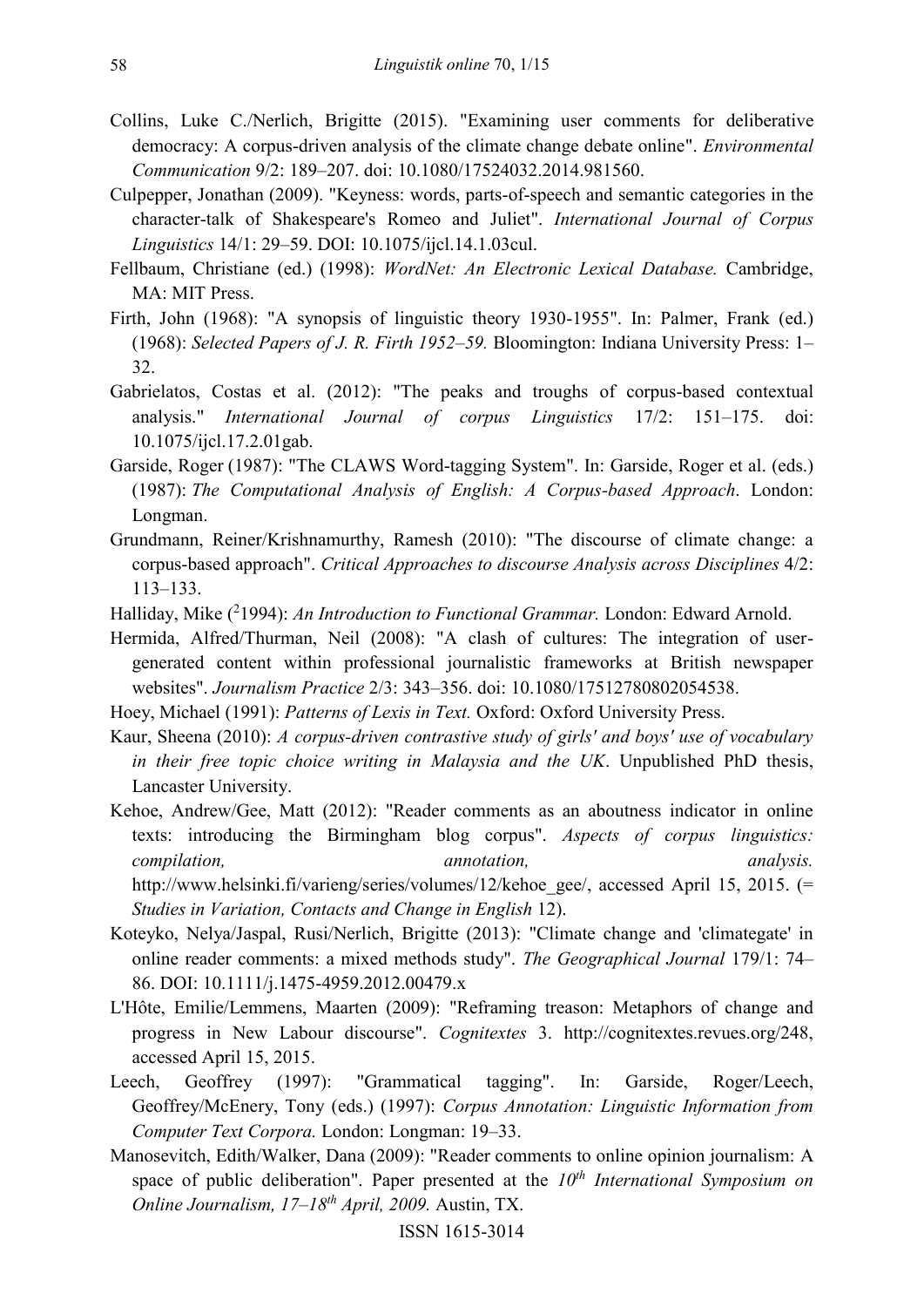Luke Collins: How Can Semantic Annotation Help Us to Analyse the Discourse of Climate Change in Online User Comments? 59

- Milioni, Dimitra/Vadratsikas, Konstantinos/Papa, Venia (2012): "'Their two cents worth': A content analysis of online readers' comments in mainstream news outlets". *Observatorio*   $6/3$ : 21–47.
- Murphy, Shane (2006): "Now I am alone: A corpus stylistic approach to Shakespearian soliloquies". In: Gabrielatos, Costas/Slessor, Richard/Unger, Johann W. (eds.) (2006): *Papers from the Lancaster University Postgraduate Conference in Linguistics and Language Teaching* 1: 66–85. [http://www.ling.lancs.ac.uk/pgconference/v01/](http://www.ling.lancs.ac.uk/pgconference/v01/Volume01.pdf) [Volume01.pdf,](http://www.ling.lancs.ac.uk/pgconference/v01/Volume01.pdf) accessed April 15, 2015.
- Nerlich, Brigitte/Forsyth, Richard/Clarke, David (2012): "Climate in the news: How differences in media discourse between the US and UK reflect national priorities". *Environmental Communication: A Journal of Nature and Culture* 6/1: 44–63. doi: 10.1080/17524032.2011.644633.
- Partington, Alan (2004): "'Utterly content in each other's company': Semantic prosody and semantic preferenc.". *International Journal of Corpus Linguistics* 9/1: 131–156. doi: [http://dx.doi.org/10.1075/ijcl.9.1.07par.](http://dx.doi.org/10.1075/ijcl.9.1.07par)
- Piao, Scott et al. (2004). "Evaluating lexical resources for a semantic tagger". In: Lino, Maria Teresa et al. (eds.) (2004): *Proceedings of 4th International Conference on Language Resources and Evaluation (LREC 2004)*: 409–502.
- Potts, Amanda/Baker, Paul (2012): "Does semantic tagging identify cultural change in British and American English?". *International Journal of Corpus Linguistics* 17/3: 295–324. doi: 10.1075/ijcl.17.3.01pot.
- Rayson, Paul (2003): *Matrix: A statistical method and software tool for linguistic analysis through corpus comparison*. PhD thesis, Lancaster University. [http://ucrel.lancs.ac.uk/people/paul/publications/phd2003.pdf,](http://ucrel.lancs.ac.uk/people/paul/publications/phd2003.pdf) accessed April 15, 2015.
- Rayson, Paul (2008): "From key words to key semantic domains". *International Journal of Corpus Linguistics* 13/4: 519–549. doi: 10.1075/ijcl.13.4.06ray.
- Rayson, Paul et al. (2000): "The REVERE Project: Experiments with the application of probabilistic NLP to Systems Engineering". In: *Proceedings of 5th International Conference on Applications of Natural Language to Information Systems*. 28-30<sup>th</sup> June, 2000. Versailles, France.
- Rayson, Paul et al. (2004): "The UCREL semantic analysis system". *Proceedings of the Workshop "Beyond Named Entity Recognition. Semantic Labelling for NLP Tasks" in association with the 4th International Conference on Language Resources and Evaluation (LREC)*. 26-28th May 2004. Lisbon, Portugal: 7–12.
- Scott, Mike (1997): "PC analysis of key words and key key words". *System* 25/2: 233–245.
- Scott, Mike (1999): *WordSmith Tools Help Manual, Version 3.0*. Oxford: Oxford University Press.
- Scott, Mike (2007): *WordSmith Tools Help Manual, Version 4.0.*  [http://www.lexically.net/downloads/version4/wordsmith.pdf,](http://www.lexically.net/downloads/version4/wordsmith.pdf) accessed April 14, 2015.
- Scott, Mike/Tribble, Chris (2006): *Textual Patterns.* Amsterdam: John Benjamins.
- Secko, David .M. *et al*. (2011): "The Unfinished Science Story: Journalist-audience interactions from the Globe and Mail's online health and science section". *Journalism* 12/7: 814–831. doi: 10.1177/1464884911412704.
- Suler, John (2004): "The Online Disinhibition Effect". *Cyberpsychology and Behavior* 7/3: 321–326.